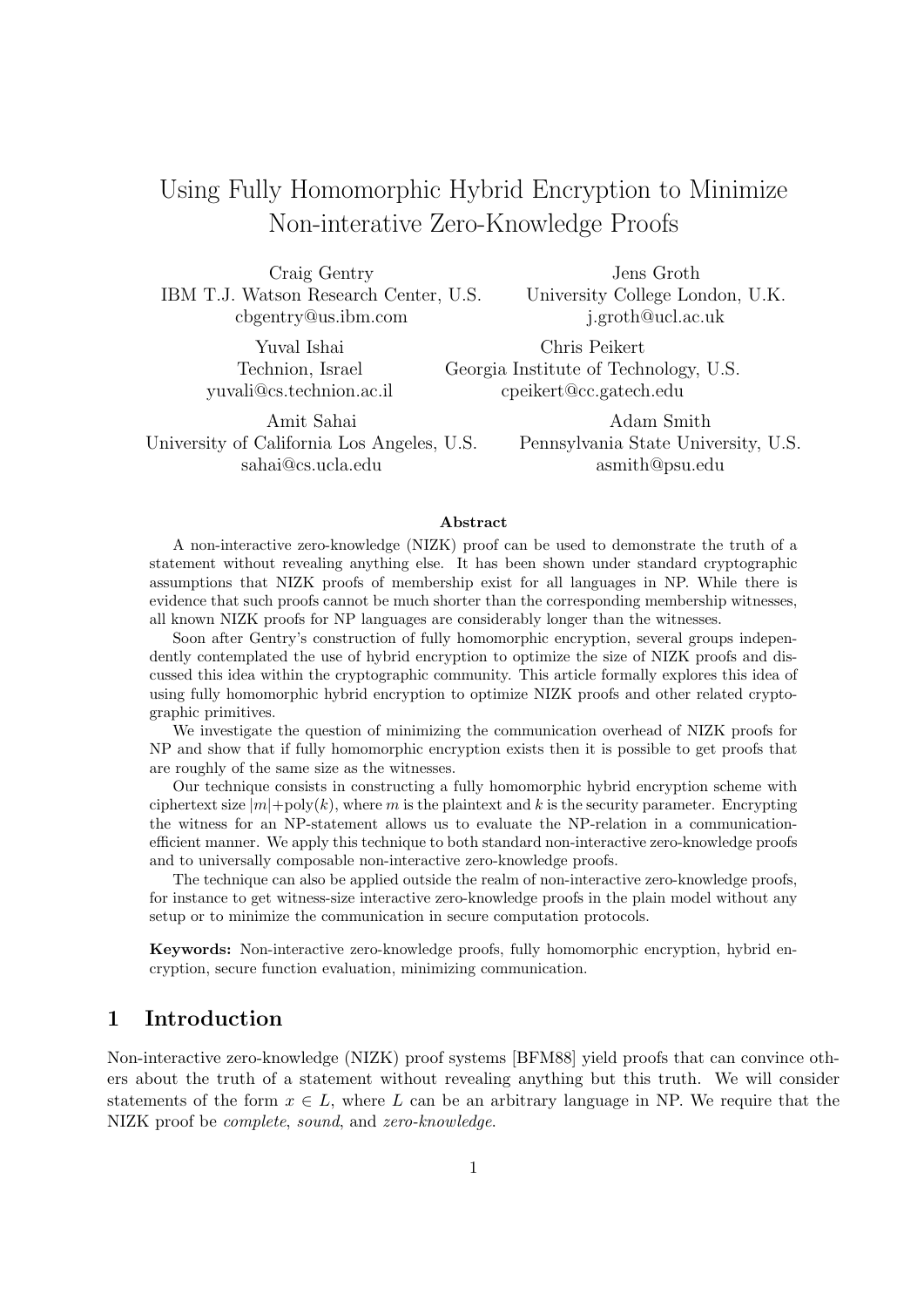- **Completeness:** Given a witness w for the statement  $x \in L$  there is an efficient algorithm to construct a convincing proof  $\pi$ .
- Soundness: A malicious prover cannot convince the verifier that a false statement is true.

We focus on unconditional soundness, where even an adversary with infinite computing power cannot create a convincing proof  $\pi$  for  $x \notin L$ .

Zero-knowledge: A malicious verifier learns nothing but the truth of the statement. In particular, the proof  $\pi$  does not reveal the witness w that the prover used when constructing the proof  $\pi$ .

Only languages in BPP have NIZK proofs in the plain model without any setup [Ore87, GO94, GK96]. Blum, Feldman and Micali [BFM88] therefore suggested the common reference string model, where the prover and the verifier have access to a bit-string that is assumed to have been generated honestly according to a specific distribution. The common reference string can for instance be generated by a trusted third party or by a set of parties executing a multi-party computation protocol. Groth and Ostrovsky [GO07] has as an alternative suggested NIZK proofs in the multistring model, where many parties generate a random string and the security of the NIZK proof relies on a majority of the strings being honestly generated.

#### 1.1 Related work

NIZK proofs have many applications, ranging from early chosen-ciphertext secure public-key encryption schemes [DDN00] to advanced signature schemes [BW06, CGS07]. There is therefore a significant body of research dealing with NIZK proofs.

Blum, Feldman and Micali [BFM88] proposed an NIZK proof for all of NP based on a number theoretic assumption related to factoring. Feige, Lapidot and Shamir [FLS99] gave an NIZK proof for all of NP based on the existence of trapdoor permutations.

While these results established the existence of NIZK proofs based on general assumptions, other works have aimed at defining stronger security properties such as non-malleability [Sah01], robustness  $[DDO<sup>+</sup>02]$  and universal composability  $[Can01, GOS12]$ .

There has been significant progress in reducing the complexity of NIZK proofs based on general assumptions [Dam92, DDP02, KP98, Gro10] and Groth, Ostrovsky and Sahai [GOS12, Gro06, GS08] have constructed practical NIZK proofs using techniques from pairing-based cryptography.

Recently Gentry [Gen09b, Gen09a] proposed a fully homomorphic encryption scheme and demonstrated that fully homomorphic encryption can be used to construct NIZK proofs whose size depends only on the size of the witness and on the security parameter, but not on the size of the circuit used to verify the witness. However, the ratio between the proof size and the witness size in this construction grows polynomially with the security parameter.

Soon after Gentry's construction of fully homomorphic encryption, several groups independently contemplated the use of hybrid encryption to optimize the size of NIZK proofs and other related cryptographic primitives (e.g. [Ish09, PS09]). This article formally explores the idea of using fully homomorphic encryption to minimize communication.

### 1.2 Our contribution

We construct NIZK proofs for arbitrary NP-languages in which the size of the common reference string is  $poly(k)$  and the size of the proof is essentially the same as the witness, i.e.,  $|\pi| = |w| + poly(k)$ where  $k$  is the security parameter. This is essentially the best one could hope for given our current knowledge on the complexity of deciding membership of NP-languages. Indeed, any interactive proof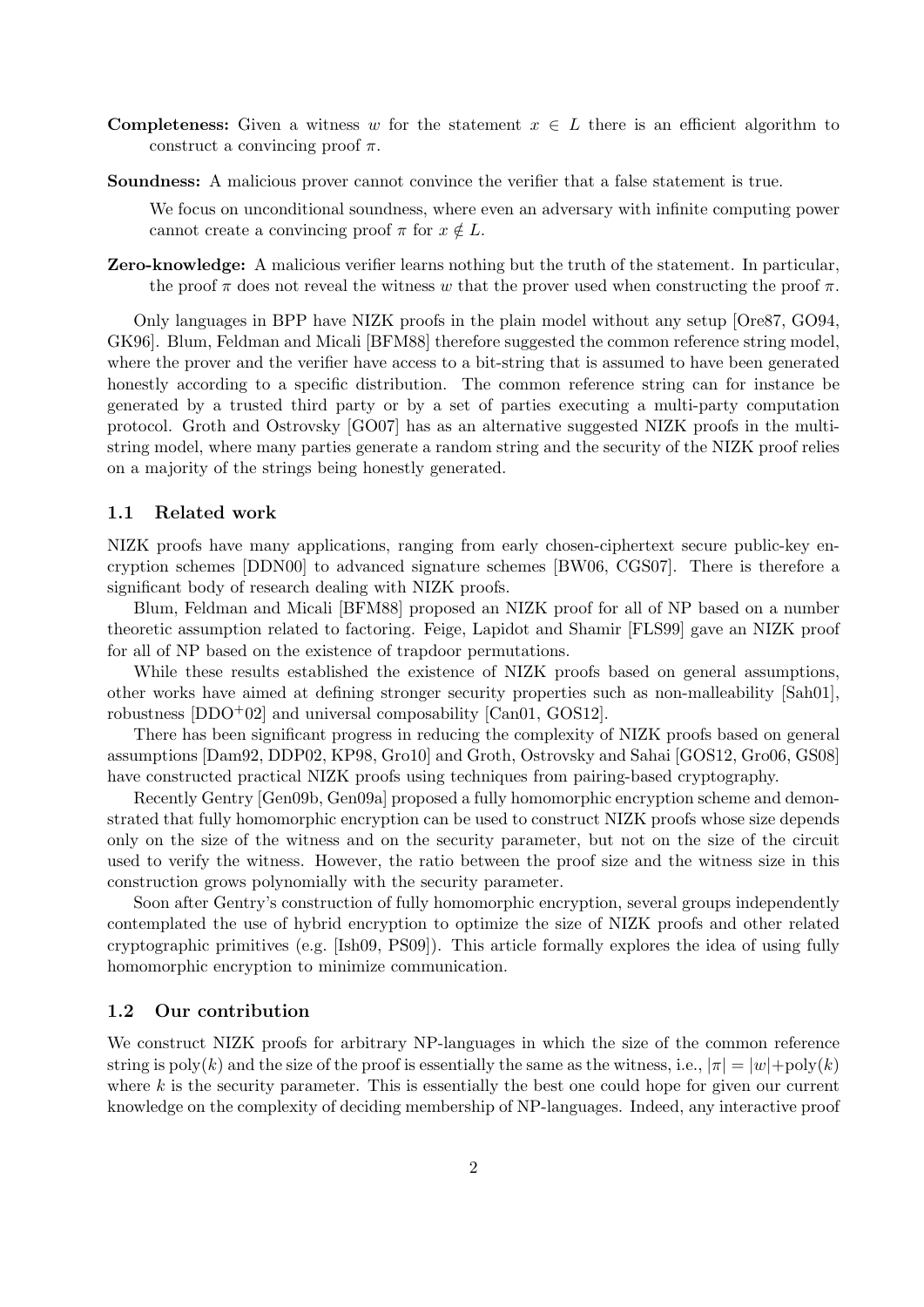system for NP in which the communication from the prover to the verifier is substantially smaller than the witness size would imply a breakthrough in complexity theory [GH98, GVW02].

In Table 1, we compare our NIZK proofs with the current state of the art NIZK proofs for Circuit Satisfiability based on, respectively, trapdoor permutations [Gro10] and specific cryptographic assumptions [GOS12, Gro10, Gen09a]. All of these NIZK proofs are publicly verifiable given the common reference string, the statement and the proof.

|                 | CRS size                                       | Proof size                                     | Assumption     |
|-----------------|------------------------------------------------|------------------------------------------------|----------------|
| Groth [Gro10]   | $ C  \cdot \text{poly}(k)$                     | $ C  \cdot \text{poly}(k)$                     | Trapdoor perm. |
| GOS [GOS12]     | $\mathrm{poly}(k)$                             | $ C  \cdot \text{poly}(k)$                     | Pairing-based  |
| Groth [Gro10]   | $ C  \cdot \text{polylog}(k) + \text{poly}(k)$ | $ C  \cdot \text{polylog}(k) + \text{poly}(k)$ | Naccache-Stern |
| Gentry [Gen09a] | $\text{poly}(k)$                               | $ w  \cdot \text{poly}(k)$                     | FHE and NIZK   |
| This work       | $\mathrm{poly}(k)$                             | $ w $ + poly $(k)$                             | FHE and NIZK   |

Table 1: Comparison of NIZK proofs with security parameter k, circuit size  $|C|$  and witness size  $|w|$ .

Our result is quite general and applies not only to standard NIZK proofs, but also to NIZK proofs with stronger security properties such as simulation soundness and non-malleability [Sah01] as well as universal composability [Can01]. Universally composable NIZK proofs have the property that they retain their security properties in any environment, even an environment where arbitrary protocols are running concurrently with the NIZK proof. We propose a universally composable NIZK proof that is secure against adaptive malicious adversaries assuming provers are able to erase data from their systems after constructing their proofs. The universally composable NIZK proofs are also  $|w| + \text{poly}(k)$  bits long.

### 1.3 Our technique: fully homomorphic hybrid encryption

Our technique is based on a hybrid form of fully homomorphic encryption. A fully homomorphic encryption scheme allows taking two ciphertexts and computing a new ciphertext containing the sum or the product of their plaintexts even if the secret key is unknown. More generally, we can take t ciphertexts and compute a new ciphertext containing the evaluation of an arbitrary circuit on their plaintexts. Following the breakthrough work of Gentry [Gen09b], several subsequent works improved the efficiency of fully homomorphic encryption and the assumptions on which it can be based [SV10, vDGHV10, SS10, BV11, BGV12, Bra12, BGH13].

There are many applications of fully homomorphic encryption schemes. It is not known whether they imply the existence of NIZK proofs though. However, if NIZK proofs do exist then fully homomorphic encryption can be used to reduce the size of the proofs. Gentry [Gen09a] showed that using fully homomorphic encryption it is possible to get NIZK proofs where the proof size is proportional to the witness size. If we are looking at the satisfiability of a large circuit with a few input wires, i.e., a small witness for satisfiability, this is a significant improvement over other NIZK proofs that tend to grow proportionally to the circuit size.

Gentry proposed to encrypt every bit of the witness using a fully homomorphic encryption scheme. Using the operations of the fully homomorphic encryption scheme it is possible to evaluate the circuit on the plaintexts to get a ciphertext that contains the output. Using an NIZK proof the prover then constructs a proof for the public key being valid, the encrypted inputs being valid ciphertexts and the output ciphertext being an encryption of 1. Since the proof contains  $|w|$ ciphertexts and  $|w|$  proofs of their correctness the total complexity is  $|w| \cdot \text{poly}(k)$ .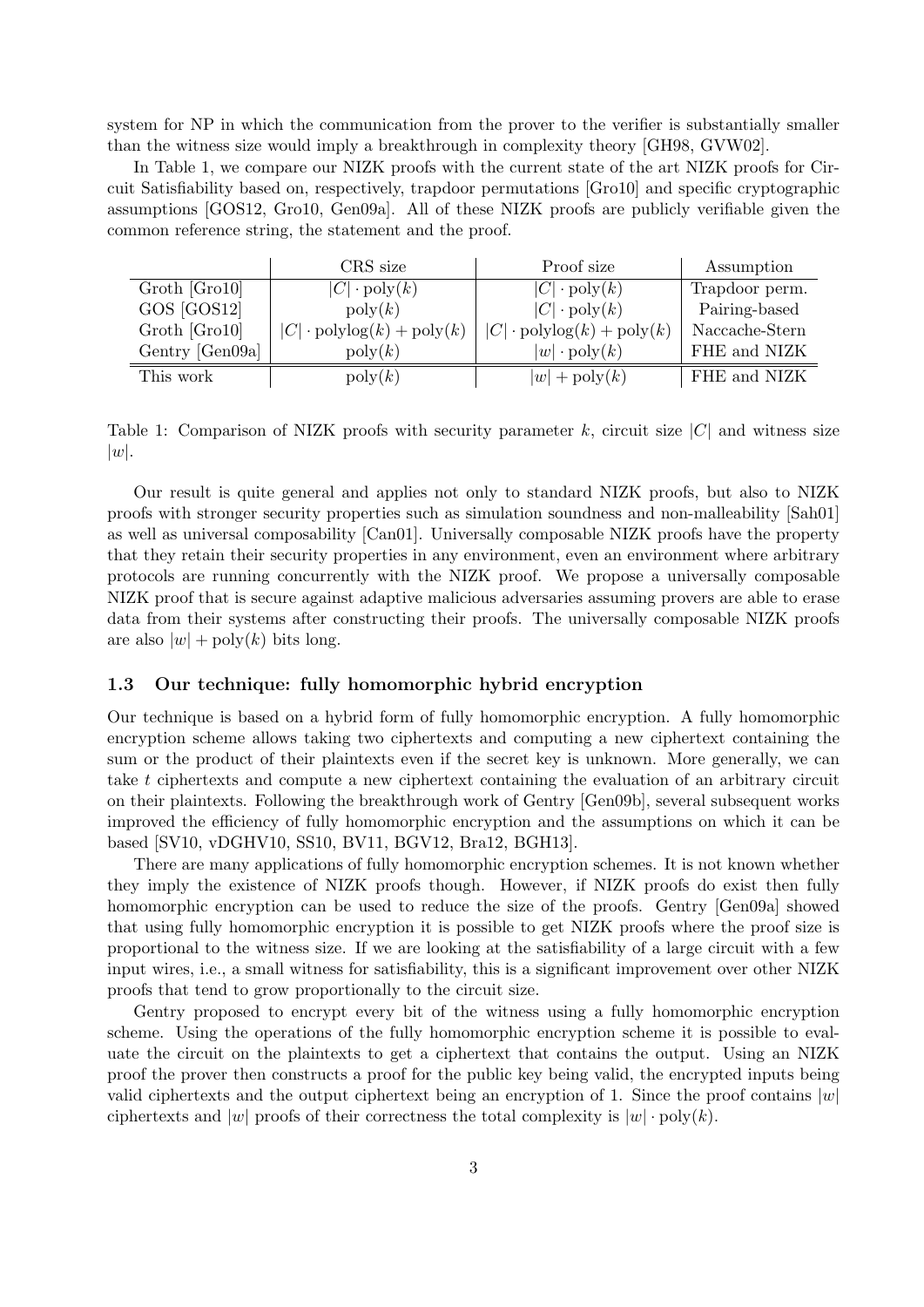In this paper, we present a simple modification of Gentry's NIZK proof that decreases the proof size to  $|w|$  + poly(k). The idea is to construct a fully homomorphic hybrid encryption scheme. We first encrypt the witness  $w$  using a symmetric key encryption scheme, for instance using a one-time pad with a pseudorandom string, and then use the fully homomorphic encryption scheme both to decrypt the symmetrically encrypted witness and then evaluate the circuit on the witness.

More precisely, the prover will given a witness  $w$  for the satisfiability of a circuit  $C$  construct  $(u, pk, \bar{s})$ , where u is an encryption of w using a symmetric encryption scheme and pk is a public key for the fully homomorphic encryption scheme and  $\bar{s}$  is a fully homomorphic encryption of the secret key s used to construct u. Now the prover gives an NIZK proof for  $pk$  being a valid public key,  $\bar{s}$  being a valid encryption of a key s and that after decrypting u using s and evaluating C on the resulting plaintext the output is 1. The length of u is  $|w|$  and the polynomially many other components are of size poly(k) each so the total size of the proof is  $|w| + \text{poly}(k)$ .

Fully homomorphic hybrid encryption is applicable in many situations. We apply it to noninteractive zero-knowledge proofs here, but one could for instance also use it in a similar way to get interactive zero-knowledge proofs in the plain model with a communication complexity of  $|w|$  +  $poly(k)$ . This compares favorably with the best previous communication-efficient interactive zeroknowledge proofs [KR08, IKOS09, GKR08], in which the communication complexity either grows linearly with the circuit size or is polynomial in the witness size and restricted to low-depth circuits. Following a preliminary version of our work, a similar use of fully homomorphic hybrid encryption has been used in the context of computationally private information retrieval [BV11, Lip11].

An additional application of fully homomorphic hybrid encryption is to minimizing communication in general secure computation. For simplicity, we address here the case of secure two-party computation in the semi-honest model (i.e., when the parties are honest-but-curious). Concretely, consider the case where Alice and Bob hold inputs x and y respectively and want to compute  $f(x, y)$ for a given polynomial time computable function  $f$ . Using a fully homomorphic hybrid encryption scheme, there is a simple 2-party protocol to accomplish this task that is secure against static honestbut-curious adversaries: Alice encrypts x under her own key and Bob using the fully homomorphic property evaluates the function  $f(\cdot, y)$  on the encrypted x, which Alice can then decrypt. The communication of this protocol is  $|x| + \text{poly}(k) \cdot |f(x, y)|$  bits, which is optimal for functions  $f(x, y)$  with a small output, such as the function corresponding to Yao's millionaires problem [Yao82]. Using specific fully homomorphic encryption schemes [BGV12, Lip11] the communication can be reduced further to be  $|x| + |f(x, y)| \cdot (1 + o(1)) + \text{poly}(k)$ , which is useful when the output is large. We note that this approach can also be applied in the multi-party case via the use of threshold fully homomorphic encryption [Gen09b], and that security against malicious parties can be obtained without increasing the asymptotic communication complexity by using sublinear-communication arguments (cf. [NN01]).

### 2 Preliminaries

Given two functions  $f, g : \mathbb{N} \to [0, 1]$  we write  $f(k) \approx g(k)$  when  $|f(k) - g(k)| = O(k^{-c})$  for every constant  $c > 0$ . We say that f is negligible if  $f(k) \approx 0$  and that f is overwhelming if  $f(k) \approx 1$ .

We write  $y = A(x; r)$  when the algorithm A on input x and randomness r, outputs y. We write  $y \leftarrow A(x)$  for the process of picking randomness r at random and setting  $y = A(x; r)$ . We also write  $y \leftarrow S$  for sampling y uniformly at random from the set S.

We will now define non-interactive zero-knowledge proofs and describe three tools that will be used in our constructions of minimal size NIZK proofs, namely fully homomorphic encryption schemes, pseudorandom generators and strong one-time signatures.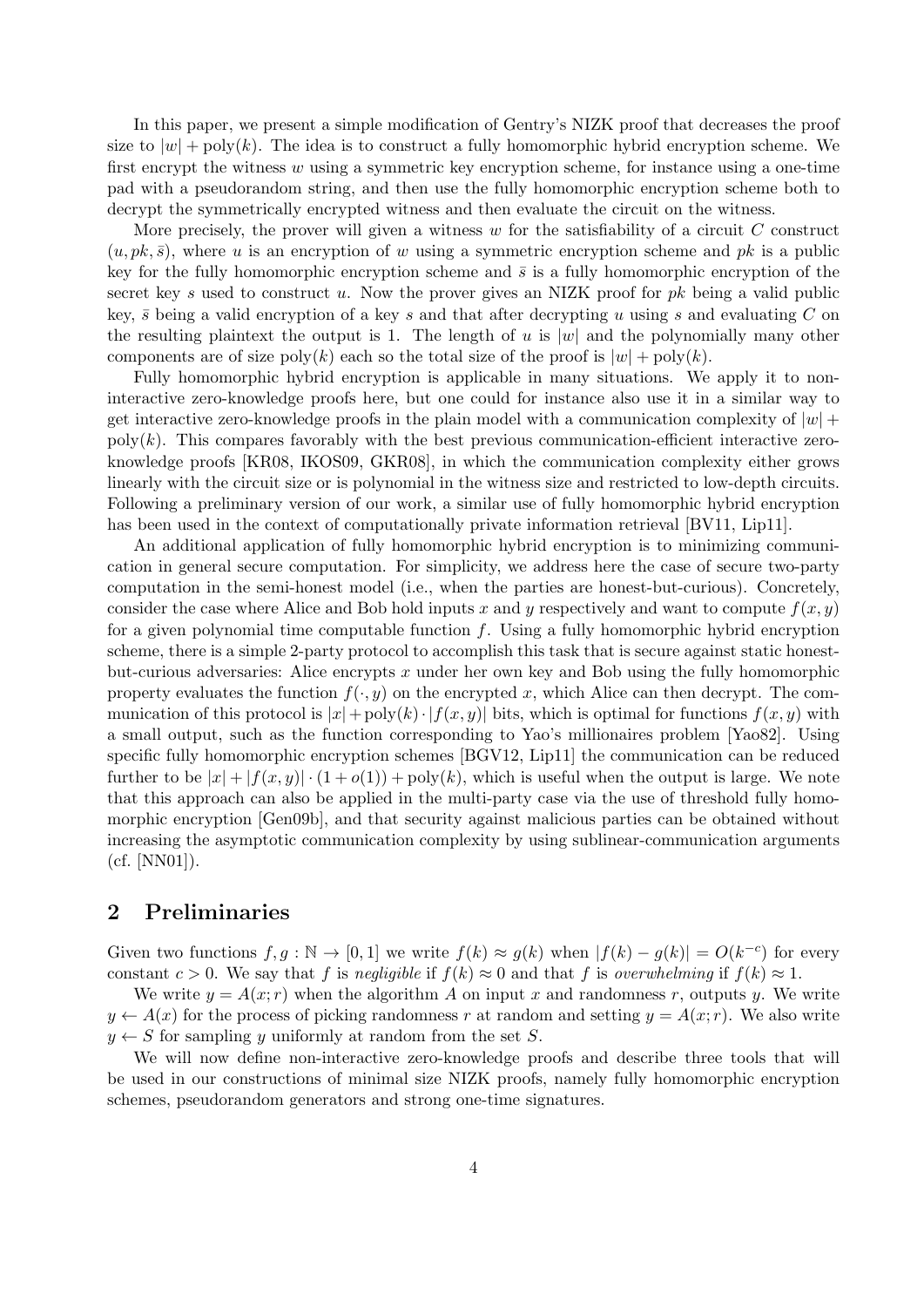### 2.1 Fully homomorphic public-key encryption

A fully homomorphic bit-encryption scheme enables computation on encrypted bits. There is an evaluation algorithm Eval that takes as input an arbitrary Boolean circuit and an appropriate number of ciphertexts and outputs a new ciphertext containing the output of the circuit evaluated on the plaintexts.

The encryption scheme consists of four algorithms  $(K_{\text{FHE}}, E, D, \text{Eval})$ . The probabilistic polynomial time key generation algorithm  $K_{\text{FHE}}$  on input  $1^k$  (and randomness  $\rho \leftarrow \{0,1\}^{\ell_{K_{\text{FHE}}}(k)}$ ) outputs a public key  $pk$  and a decryption key  $dk$ . The probabilistic polynomial time encryption algorithm E given a public key pk and a bit b (and randomness  $r \leftarrow \{0,1\}^{\ell_E(k)}$ ) outputs a ciphertext c. The deterministic polynomial time decryption algorithm  $D$  given a public key  $pk$  and a ciphertext  $c$  returns a bit b or an error symbol  $\perp$ . Finally, the deterministic polynomial time evaluation algorithm Eval takes a public key  $pk$ , a Boolean circuit C and t ciphertexts as input and returns a ciphertext. We require that the encryption scheme be *compact*, which means that there is a polynomial upper bound  $\ell_{\text{Eval}}(k)$  on the size of the ciphertexts output by Eval, which is independent of the size of the circuit C.

We will often encrypt a bit-string one bit at a time. We therefore define  $E_{nk}(m)$  to be the tuple  $(E_{pk}(m_1), \ldots, E_{pk}(m_{|m|}))$ , where  $m_1, \ldots, m_{|m|}$  are the bits of m. When being explicit about the randomness used, we define  $E_{pk}(m; \bar{r}) = (E_{pk}(m_1; r_1), \ldots, E_{pk}(m_{|m|}; r_{|m|}))$  for  $\bar{r} = (r_1, \ldots, r_{|m|}) \in$  $({0,1}^{\ell_E(k)})^{|m|}$ .

The properties we need from the fully homomorphic encryption scheme are correctness and indistinguishability under chosen plaintext attack as defined below.

**Definition 1 (Correctness)** ( $K_{\text{FHE}}, E, D, \text{Eval}$ ) is (perfectly) correct if for all all inputs  $m \in$  ${0,1}^*$  and all Boolean circuits C with  $|m|$  input bits

$$
\Pr\left[(pk,dk) \leftarrow K_{\text{FHE}}(1^k); \bar{m} \leftarrow E_{pk}(m); v = \text{Eval}_{pk}(C; \bar{m}) : D_{dk}(v) = C(m)\right] = 1.
$$

**Definition 2 (IND-CPA security)**  $(K_{\text{FHE}}, E, D, \text{Eval})$  is indistinguishable under chosen plaintext attack (IND-CPA secure) if for all non-uniform polynomial time A

$$
\Pr\left[(pk,dk) \leftarrow K_{\text{FHE}}(1^k); b \leftarrow \{0,1\}; c \leftarrow E_{pk}(b): \mathcal{A}(c) = b\right] \approx \frac{1}{2}.
$$

Please note that by a standard hybrid argument the above security definition implies IND-CPA security also when using  $E_{pk}$  for a bit-by-bit encryption of an arbitrary polynomial-size message m.

#### 2.2 Pseudorandom generators

A length-flexible pseudorandom generator is a deterministic polynomial time algorithm G that on input  $(s, \ell)$ , where  $s \in \{0, 1\}^k$ , returns an  $\ell$ -bit string. Pseudorandomness means that G's output looks random, which we now define formally.

Definition 3 (Pseudorandom generator) G is a pseudorandom generator if for all non-uniform polynomial time  $A$  and all polynomially bounded  $\ell$ 

$$
\Pr\left[s \leftarrow \{0,1\}^k; y = G(s,\ell(k)) : \mathcal{A}(y) = 1\right] \approx \Pr\left[y \leftarrow \{0,1\}^{\ell(k)} : \mathcal{A}(y) = 1\right].
$$

Length-flexible pseudorandom generators can be constructed from one-way functions [HILL99]. The existence of fully homomorphic encryption therefore implies the existence of length-flexible pseudorandom generators.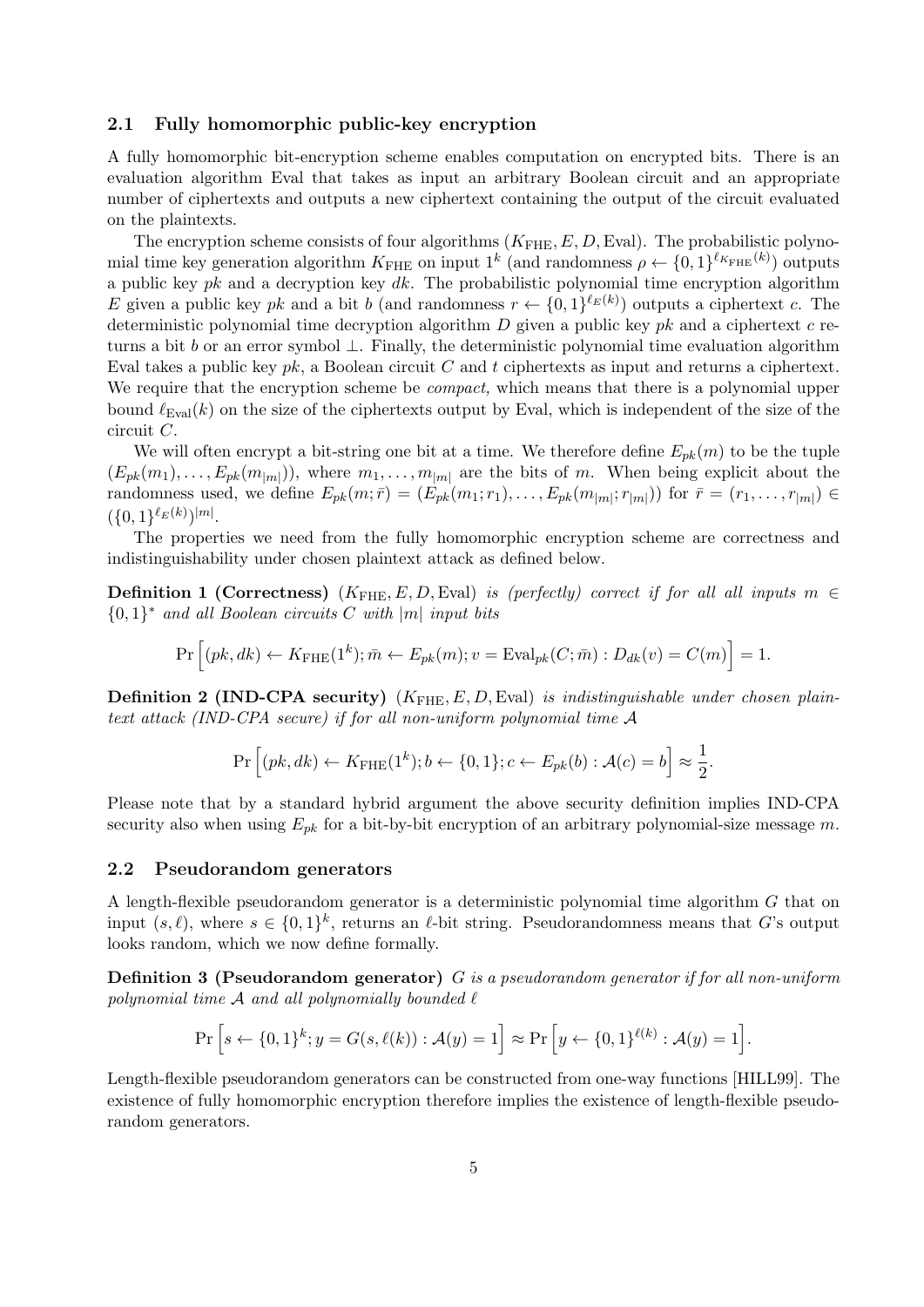#### 2.3 Strong one-time signatures

A strong one-time signature scheme consists of three algorithms  $(K_{\text{SIG}}$ , Sign, Vfy). The key generation algorithm  $K_{\text{SIG}}$  is a probabilistic polynomial time algorithm that on input  $1^k$  returns a verification key  $vk$  and a signing key  $sk$ . The signing algorithm Sign is a probabilistic polynomial time algorithm that on input sk and an arbitrary message  $m$  returns a signature sig. The signature verification algorithm Vfy is a deterministic polynomial time algorithm that given a verification key  $vk$ , a message m and a signature sig returns 1 (acceptance) or 0 (rejection). We require that the scheme be correct and *strongly* existentially unforgeable under a single chosen message attack, where "strongly" means that the adversary is not even allowed to obtain a different signature on the same message. We give the formal definition below.

**Definition 4 (Correctness)**  $(K_{\text{SIG}}, \text{Sign}, \text{Vfy})$  is (perfectly) correct if for all  $m \in \{0, 1\}^*$ 

$$
\Pr\left[(vk, sk) \leftarrow K_{\text{SIG}}(1^k); \text{sig} \leftarrow \text{Sign}_{sk}(m) : \text{Vfy}_{vk}(m, \text{sig}) = 1\right] = 1.
$$

Definition 5 (Strong existential unforgeability under one-time chosen message attack)  $(K_{\text{SIG}}, \text{Sign}, \text{Vfy})$  is strongly existentially unforgeable under a one-time chosen message attack if for all non-uniform polynomial time stateful interactive A

$$
\Pr\left[(vk, sk) \leftarrow K_{\text{SIG}}(1^k); m \leftarrow \mathcal{A}(vk); \text{sig} \leftarrow \text{Sign}_{sk}(m); (m', \text{sig'}) \leftarrow \mathcal{A}(\text{sig}):(m', \text{sig'}) \neq (m, \text{sig}) \land \text{Vfy}_{vk}(m', \text{sig'}) = 1\right] \approx 0.
$$

We will use a strong one-time signature scheme that has fixed-length signatures, i.e., where there is a polynomial upper bound  $\ell_{\text{SIG}}(k)$  on the length of the signatures.

Fixed-length strong one-time signatures can be constructed from one-way functions (from universal one-way hash-functions [NY90] and Lamport signatures used in combination with Merkle trees [Rom90]). The existence of fully homomorphic encryption therefore implies the existence of fixed-length strong one-time signatures.

### 2.4 Non-interactive Zero-Knowledge Proofs

Let R be a polynomially bounded, polynomial time computable binary relation. For pairs  $(x, w) \in R$ we call x the statement and w the witness. Let L be the NP-language  $L = \{x : \exists w (x, w) \in R \}.$ We write  $R(x, w) \in \{0, 1\}$  (0 is no, 1 is yes) for the output of the polynomial time decision algorithm for R on input  $(x, w)$ .

We will construct NIZK proofs that have almost the same size as the witnesses. The proofs therefore leak the length of the witnesses, so we will assume that for all  $x \in L$  of the same length, all witnesses have the same length which can be efficiently computed given  $1^{|x|}$ . There is only little loss of generality here, since by definition of NP all witnesses have length polynomial in  $|x|$  and an appropriate amount of padding could be used to ensure that all witnesses have the same length. We note that most popular NP-complete languages such as SAT, Circuit Satisfiability and Hamiltonicity have statements that uniquely determine the length of potential witnesses.

An efficient-prover non-interactive zero-knowledge proof for the relation R consists of three probabilistic polynomial time algorithms  $(K, P, V)$ . K is the common reference string generator that takes the security parameter written in unary  $1^k$  and outputs a common reference string  $\sigma$ .<sup>1</sup>

<sup>&</sup>lt;sup>1</sup>Our constructions can be instantiated with a uniformly distributed  $\sigma$ , but other distributions are useful for broadening the class of intractability assumptions on which our results can be based.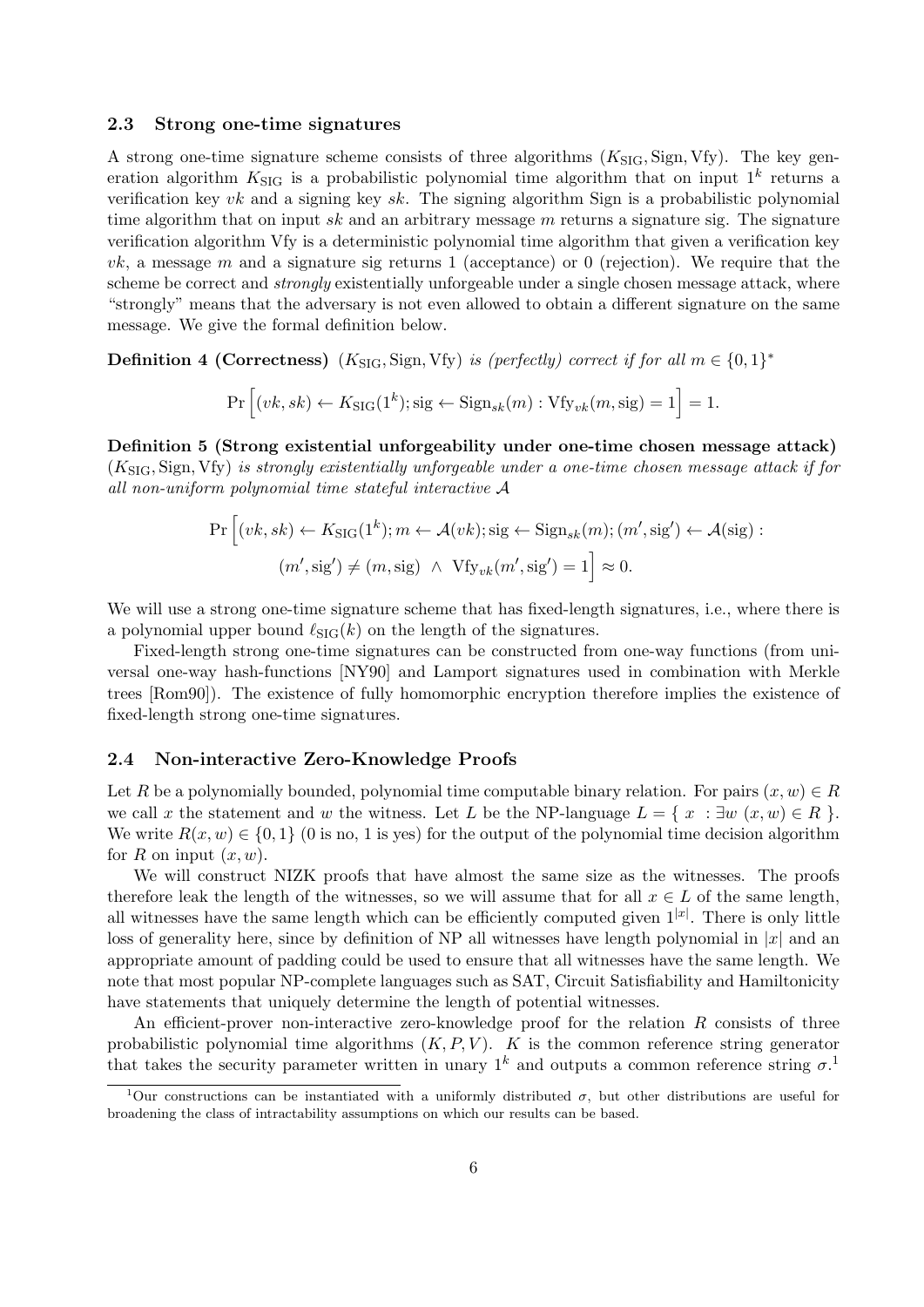P is the prover algorithm that takes as input the common reference string  $\sigma$ , a statement x and a witness w such that  $(x, w) \in R$  and outputs a proof  $\pi$ . V is the verifier algorithm that on a common reference string  $\sigma$ , a statement x and a proof  $\pi$  outputs 0 or 1. We interpret a verifier output of 0 as a rejection of the proof and a verifier output of 1 as an acceptance of the proof.

**Definition 6**  $(K, P, V)$  is a non-interactive zero-knowledge proof for R if it is complete, sound and zero-knowledge as described below.

PERFECT COMPLETENESS. Completeness means that a prover with a witness can convince the verifier. For all adversaries  ${\mathcal A}$ 

$$
\Pr\left[\sigma \leftarrow K(1^k); (x, w) \leftarrow \mathcal{A}(\sigma); \pi \leftarrow P(\sigma, x, w) : V(\sigma, x, \pi) = 1 \text{ if } (x, w) \in R\right] = 1.
$$

Statistical soundness. Soundness means that it is impossible to convince the verifier of a false statement. For all adversaries A

$$
\Pr\left[\sigma \leftarrow K(1^k); (x,\pi) \leftarrow \mathcal{A}(\sigma): x \notin L \text{ and } V(\sigma, x, \pi) = 1\right] \approx 0.
$$

If the probability is exactly 0, we say  $(K, P, V)$  is perfectly sound.

COMPUTATIONAL ZERO-KNOWLEDGE.  $(K, P, V)$  is zero-knowledge if it is possible to simulate the proof of a true statement without knowing the witness. Formally, we require the existence of a probabilistic polynomial time simulator  $S = (S_1, S_2)$ .  $S_1$  outputs a simulated common reference string  $\sigma$  and a simulation trapdoor  $\tau$ .  $S_2$  takes the simulation trapdoor and a statement as input and produces a simulated proof  $\pi$ . We require for all non-uniform polynomial time adversaries  $\mathcal A$ 

$$
\Pr\left[\sigma \leftarrow K(1^k) : \mathcal{A}^{P(\cdot,\cdot)}(\sigma) = 1\right] \approx \Pr\left[(\sigma,\tau) \leftarrow S_1(1^k) : \mathcal{A}^{S(\cdot,\cdot)}(\sigma) = 1\right],
$$

where  $P(\cdot, \cdot)$  on input  $(x, w) \in R$  returns  $\pi \leftarrow P(\sigma, x, w)$  and  $S(\cdot, \cdot)$  on input  $(x, w) \in R$  returns  $\pi \leftarrow S_2(\tau, x).$ 

### 3 Minimal NIZK Proofs from Fully Homomorphic Encryption

We will now construct an NIZK proof system for an arbitrary  $NP$ -relation R. The common reference string has length poly $(k)$  and the proof for a statement x has size  $|w| + \text{poly}(k)$ , where  $|w|$  is the size of witnesses for  $x$ .

As explained in the introduction, the idea in the proof system is to use a pseudorandom onetime pad to encrypt the witness as  $u = w \oplus G(s, |w|)$ . This ciphertext has length |w|. Using a fully homomorphic encryption scheme the prover encrypts the seed s for the pseudorandom onetime pad. Both the prover and the verifier can use the evaluation algorithm to compute a fully homomorphic encryption of  $R(x, u \oplus G(s, |w|))$ . The prover gives an NIZK proof for the key for the fully homomorphic encryption scheme having been correctly generated, that a seed s has been correctly encrypted and that the resulting encryption of  $R(x, u \oplus G(s, |w|))$  decrypts to 1. The fully homomorphic encryption part and the NIZK proof have size polynomial in  $k$ , independently of the sizes of |w| or |x|. The total size of the proof is therefore  $|w| + \text{poly}(k)$ .

In order to make this more precise, define given a relation R and a pseudorandom generator G the deterministic polynomial time computable function  $f$  that takes as input the security parameter k, a statement x and a string u of length |w| and outputs a Boolean circuit  $C_{x,u}$  with k input wires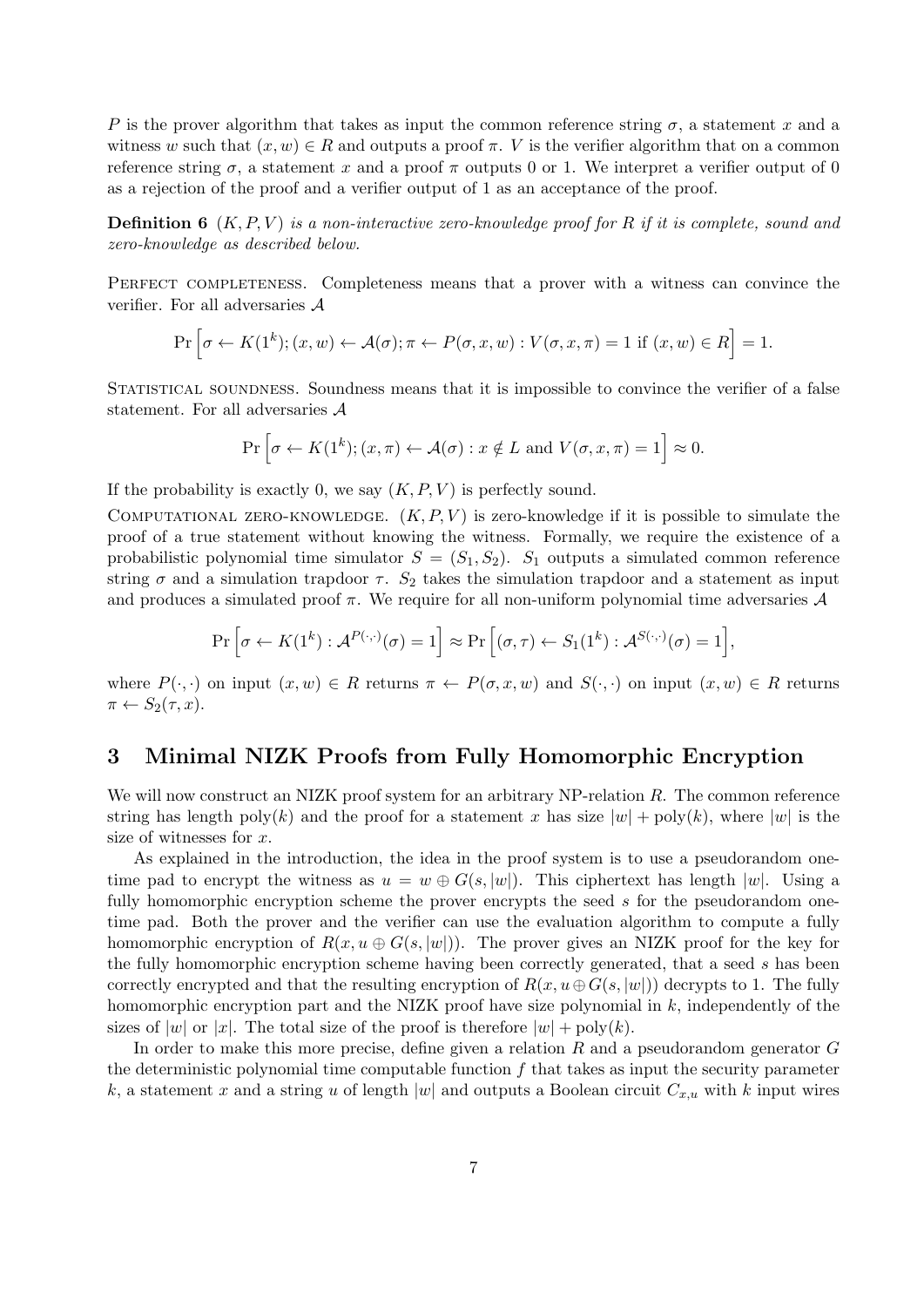such that  $C_{x,u}(\cdot) = R(x, u \oplus G(\cdot, |w|))$ . Define also given a fully homomorphic encryption scheme  $(K_{\text{FHE}}, E, D, \text{Eval})$  the relation

$$
R^{F} = \{ ((pk, \bar{s}, v), (\rho, s, \bar{r})) : \\ \rho \in \{0, 1\}^{\ell_{K_{\text{FHE}}}(k)} \wedge (pk, dk) = K_{\text{FHE}}(1^{k}; \rho) \wedge \bar{r} \in (\{0, 1\}^{\ell_{E}(k)})^{|s|} \wedge \bar{s} = E_{pk}(s; \bar{r}) \wedge D_{dk}(v) = 1 \}.
$$

Let  $(K^F, P^F, V^F)$  be an NIZK proof system for  $R^F$  with zero-knowledge simulator  $(S_1^F, S_2^F)$ . We can now give the detailed specification of the NIZK proof for  $R$  in Figure 1.

| ${\bf K}(1^k)$                              | $\mathbf{P}(\sigma, x, w)$<br>$s \leftarrow \{0,1\}^k$                           | ${\bf S}_1(1^k)$<br>Return $(\sigma, \tau) \leftarrow S_1^F(1^k)$ |
|---------------------------------------------|----------------------------------------------------------------------------------|-------------------------------------------------------------------|
| Return $\sigma \leftarrow K^F(1^k)$         | $u = w \oplus G(s,  w )$                                                         |                                                                   |
|                                             | $C_{x,u} = f(1^k, x, u)$<br>$\rho \leftarrow \{0,1\}^{\ell_{K_{\text{FHE}}}(k)}$ | $\mathbf{S}_2(\tau,x)$<br>$u \leftarrow \{0, 1\}^{ w }$           |
| $\mathbf{V}(\sigma, x, \Pi)$                | $(pk, dk) = K_{\text{FHE}}(1^k; \rho)$                                           | $C_{x,u} = f(1^k, x, u)$                                          |
| Parse $\Pi = (pk, \bar{s}, u, \pi)$         | $\bar{r} \leftarrow (\{0,1\}^{\ell_E(k)})^k$                                     | $(pk, dk) \leftarrow K_{\text{FHE}}(1^k)$                         |
| $C_{x,u} = f(1^k, x, u)$                    | $\bar{s} = E_{pk}(s; \bar{r})$                                                   | $\bar{s} \leftarrow E_{pk}(0^{ w })$                              |
| $v = \text{Eval}_{pk}(C_{x,u}, \bar{s})$    | $v = \text{Eval}_{pk}(C_{x,u}, \bar{s})$                                         | $v = \text{Eval}_{pk}(C_{x,u}, \bar{s})$                          |
| Return $V^F(\sigma, (pk, \bar{s}, v), \pi)$ | $\pi \leftarrow P^F(\sigma, (pk, \bar{s}, v), (\rho, s, \bar{r}))$               | $\pi \leftarrow S_2^F(\tau, (pk, \bar{s}, v))$                    |
|                                             | Return $\Pi = (pk, \bar{s}, u, \pi)$                                             | Return $\Pi = (pk, \bar{s}, u, \pi)$                              |

Figure 1: NIZK proof system for R.

**Theorem 7**  $(K, P, V)$  described in Figure 1 is an NIZK proof system for R.

*Proof.* Perfect completeness follows from the perfect completeness of  $(K^F, P^F, V^F)$  and the perfect correctness of the fully homomorphic encryption scheme. The prover generates a valid key pair  $(pk, dk)$ , makes valid encryptions of the bits in s and by the correctness of the fully homomorphic encryption scheme v decrypts to 1 provided  $w = u \oplus G(s, |w|)$  is a witness for x. The statement and witness provided to  $P^F$  is therefore valid and the completeness of  $(K^F, P^F, V^F)$  implies that the resulting proof  $\pi$  is acceptable.

Statistical soundness follows from the statistical soundness of  $(K^F, P^F, V^F)$  and the correctness of the fully homomorphic encryption scheme. To see this, consider a proof  $\Pi = (pk, \bar{s}, u, \pi)$  for a statement x. By the statistical soundness of  $\pi$  there exists  $\rho$  such that  $(pk, dk) = K_{\text{FHE}}(1^k; \rho)$ and  $v = \text{Eval}_{pk}(C_{x,u}, \bar{s})$  decrypts to 1 under dk. Furthermore, the statistical soundness also guarantees that  $\bar{s} = E_{pk}(s; \bar{r})$  for some seed s and randomness  $\bar{r}$ . The perfect correctness of the fully homomorphic encryption scheme now guarantees that  $w = u \oplus G(s, |w|)$  is a witness for  $x \in L$ .

Computational zero-knowledge follows from the computational zero-knowledge of  $(K^F, P^F, V^F)$ , the pseudorandomness of G and the IND-CPA security of  $(K_{\text{FHE}}, E, D, \text{Eval})$ . Figure 1 describes a zero-knowledge simulator  $(S_1, S_2)$  and we will now show that for every non-uniform polynomial time A

$$
\Pr\left[\sigma \leftarrow K(1^k) : \mathcal{A}^{P(\cdot,\cdot)}(\sigma) = 1\right] \approx \Pr\left[(\sigma,\tau) \leftarrow S_1(1^k) : \mathcal{A}^{S(\cdot,\cdot)}(\sigma) = 1\right],
$$

where  $P(\cdot, \cdot)$  on input  $(x, w) \in R$  returns  $P(\sigma, x, w)$  and  $S(\cdot, \cdot)$  on input  $(x, w) \in R$  returns  $S_2(\tau, x)$ .

Consider generating the common reference string using  $(\sigma, \tau) \leftarrow S_1^F(1^k)$  instead of using  $K = K^F$ and consider a modified oracle  $P'(\cdot, \cdot)$  that on  $(x, w) \in R$  returns a proof  $\Pi = (pk, \bar{s}, u, \pi)$  generated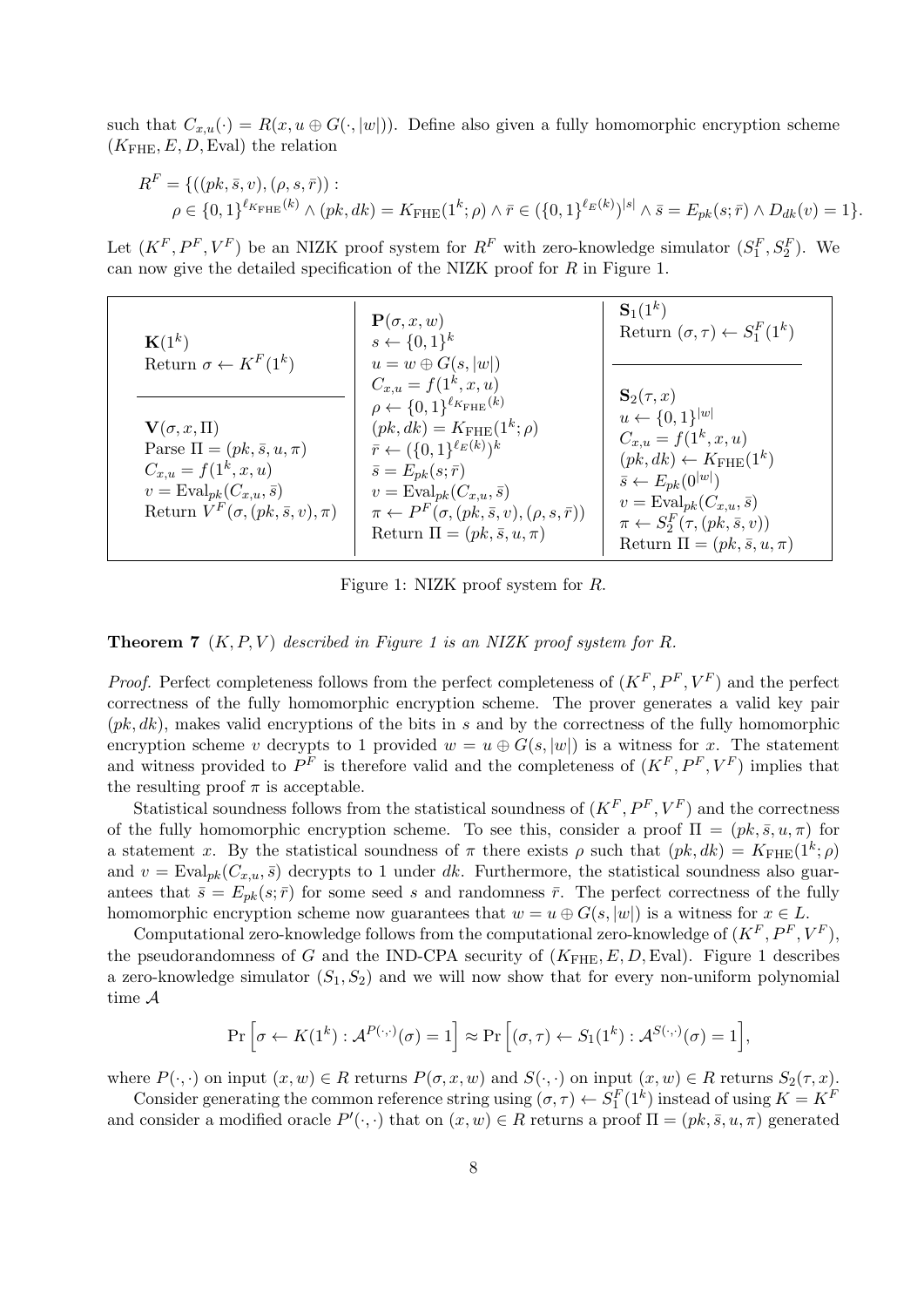as a normal prover  $P(\sigma, x, w)$  would do except instead of computing  $\pi \leftarrow P^F(\sigma, (pk, \bar{s}, v), (\rho, s, \bar{r}))$ it simulates  $\pi \leftarrow S_2^F(\tau, (pk, \bar{s}, v))$ . By the zero-knowledge property of  $(K^F, P^F, V^F)$  we have for all non-uniform polynomial time A

$$
\Pr\left[\sigma \leftarrow K(1^k) : \mathcal{A}^{P(\cdot,\cdot)}(\sigma) = 1\right] \approx \Pr\left[(\sigma,\tau) \leftarrow S_1^F(1^k) : \mathcal{A}^{P'(\cdot,\cdot)}(\sigma) = 1\right].
$$

Let P'' be a modification of P' where the responses  $\Pi = (pk, \bar{s}, u, \pi)$  are generated by computing  $\bar{s} \leftarrow E_{pk}(0^k)$ . By the IND-CPA security of  $(K_{\text{FHE}}, E, D, \text{Eval})$  a hybrid argument gives us that for all non-uniform polynomial time  $A$ 

$$
\Pr\left[(\sigma,\tau) \leftarrow S_1^F(1^k) : \mathcal{A}^{P'(\cdot,\cdot)}(\sigma) = 1\right] \approx \Pr\left[(\sigma,\tau) \leftarrow S_1^F(1^k) : \mathcal{A}^{P''(\cdot,\cdot)}(\sigma) = 1\right].
$$

Finally, since  $S_1 = S_1^F$  we can view S as a modification of  $P''$  where the responses  $\Pi = (pk, \bar{s}, u, \pi)$ are generated such that  $u \leftarrow \{0,1\}^{|w|}$ . By the pseudorandomness of G we have for all non-uniform polynomial time  $A$ 

$$
\Pr\Big[(\sigma,\tau) \leftarrow S_1^F(1^k) : \mathcal{A}^{P''(\cdot,\cdot)}(\sigma) = 1\Big] \approx \Pr\Big[(\sigma,\tau) \leftarrow S_1(1^k) : \mathcal{A}^{S(\cdot,\cdot)}(\sigma) = 1\Big].
$$

We conclude that  $(S_1, S_2)$  is a zero-knowledge simulator for  $(K, P, V)$ .

The transformation preserves many properties of the underlying NIZK proof  $(K^F, P^F, V^F)$ . If  $K^F$ outputs uniformly random common reference strings, then so does  $K$ . If the underlying NIZK proof has perfect soundness, then so does  $(K, P, V)$ . If the underlying NIZK proof is a proof of knowledge. i.e., given a secret extraction key  $\xi$  related to the common reference string it is possible to extract the witness, then so is the resulting witness-length NIZK proof.

# 4 Universally Composable NIZK Proofs from Fully Homomorphic Encryption

We will now give an NIZK proof system that is secure in the universal composability (UC) framework [Can01]. Universally composable NIZK proofs are secure even in an environment where arbitrary other protocols are running concurrently and automatically satisfy strong security notions such as non-malleability. The universally composable NIZK proofs we construct are communicationefficient consisting of  $|w|$  + poly(k) bits.

In the universal composability framework the secure execution of a protocol by a set of parties is modeled by an ideal functionality. We say a protocol is secure if it is equivalent to the parties handing all their inputs to an honest, trusted and incorruptible ideal functionality, which computes the corresponding protocol outputs and hands them to the parties. The parties send their protocol inputs and receive their protocol outputs through a secure private authenticated channel to the ideal functionality, although we allow for the adversary to schedule or block the arrival of outputs.

We are interested in securely realizing the ideal non-interactive zero-knowledge functionality  $\mathcal{F}_{\rm NIZK}^R$  described in Figure 2. The session ids *sid* are used to distinguish different invocations of the same functionality, which may for instance use different common reference strings in the underlying implementations. The functionality captures completeness by allowing a prover to compute a proof  $\pi$  for a statement x if it has a witness w such that  $(x, w) \in R$  and will always verify such proofs as being correct. The ideal functionality captures an ideal form of soundness, since the only way a proof  $\pi$  for a statement x can be accepted is if at some point a witness w such that  $(x, w) \in R$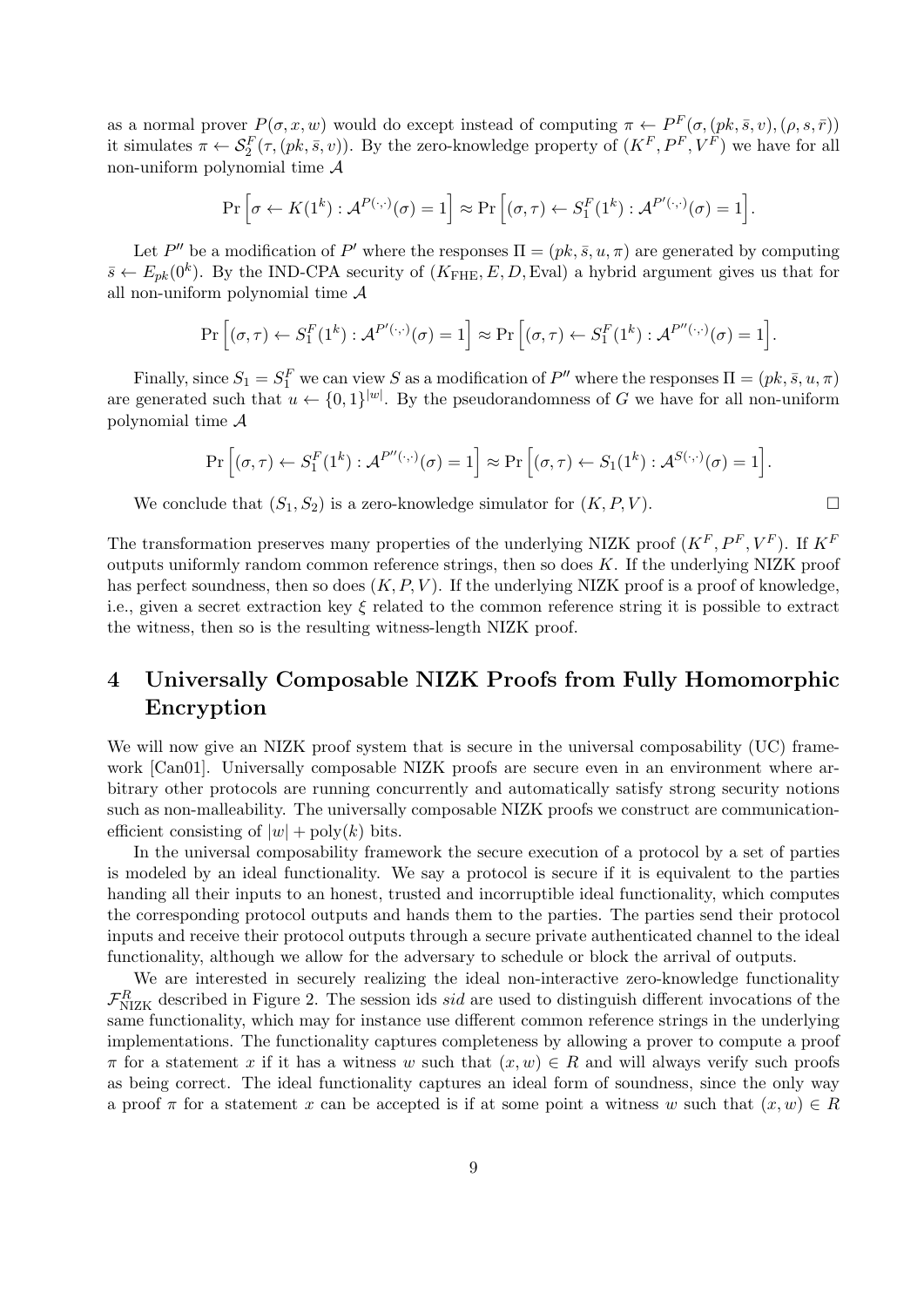## Ideal NIZK Proof Functionality  $\mathcal{F}^R_{\rm NIZK}$

Parameterized with NP-relation R and running with parties  $\tilde{P}_1, \ldots, \tilde{P}_n$  and adversary S.

**Proof:** On input (**prove**,  $sid, x, w$ ) from a party  $P_i$  ignore if  $(x, w) \notin R$ . Send (**prove**,  $P_i$ , sid, x) to S and wait for answer (**proof**,  $\pi$ ). Upon receiving the answer store  $(sid, x, \pi)$  and return (**proof**, sid, x,  $\pi$ ) to  $P_i$ .

**Verification:** On input (verify, sid, x,  $\pi$ ) from a party  $P_i$  check whether (sid, x,  $\pi$ ) is stored. If not send (verify,  $P_i$ , sid,  $x, \pi$ ) to S and wait for an answer (witness, w). Upon receiving the answer, check whether  $(x, w) \in R$  and in that case, store  $(sid, x, \pi)$ . If  $(sid, x, \pi)$  has been stored return (verification,  $sid, x, \pi, 1)$  to  $P_i$ , else return (verification,  $sid, x, \pi, 0)$  to  $P_i$ .

Figure 2: Ideal NIZK proof functionality  $\mathcal{F}_{\text{NIZK}}^R$ .

has been provided to the ideal functionality. The ideal functionality also captures an ideal form of zero-knowledge, since it leaks no information about the witnesses used by honest provers.

Let us clarify what it means to securely realize  $\mathcal{F}_{NIZK}^R$ . We will construct a protocol  $\phi_{NIZK}$ to be run by parties  $P_1, \ldots, P_n$  that receive protocol inputs and make protocol outputs to the environment in which they are operating. We model the environment as a non-uniform polynomial time algorithm  $Z$ . The execution of the protocol itself is attacked by a non-uniform polynomial time adversary  $A$  that may communicate with the environment and corrupt parties adaptively. When corrupting a party  $P_i$  the adversary learns the present state of the party and takes control over the actions of  $P_i$ . We say the protocol  $\phi_{\text{NIZK}}$  securely realizes  $\mathcal{F}_{\text{NIZK}}^R$  if there is a simulator S that can simulate the protocol execution on top of the ideal functionality  $\mathcal{F}_{NIZK}^R$ . The simulator S runs with dummy parties  $\tilde{P}_1, \ldots, \tilde{P}_n$  that instead of running  $\phi_{\text{NIZK}}$  simply forward their inputs to the ideal functionality  $\mathcal{F}_{\text{NIZK}}^R$  and return the responses from  $\mathcal{F}_{\text{NIZK}}^R$  to the environment. The simulator  $S$  has the same ability as  $A$  to corrupt dummy parties and to communicate with the environment, but does not have access to the internals of the ideal execution taking place inside  $\mathcal{F}_{\text{NIZK}}^R$ . Formally,  $\phi_{\text{NIZK}}$  securely realizes  $\mathcal{F}_{\text{NIZK}}^R$  if for any non-uniform polynomial time adversary A there is a nonuniform polynomial time simulator  $S$  such that no non-uniform polynomial time environment can distinguish between  $\phi_{\text{NIZK}}$  executed by real parties  $P_1, \ldots, P_n$  under attack by A and  $\mathcal{F}_{\text{NIZK}}^R$  being used by dummy parties  $\tilde{P}_1, \ldots, \tilde{P}_n$  in the simulation by S.

We will present a non-interactive protocol  $\phi_{\text{NIZK}}$  that securely realizes  $\mathcal{F}_{\text{NIZK}}^R$  for an arbitrary NP-relation R. A proof for a statement x with witnesses of size  $|w|$  consists of  $|w|$  + poly(k) bits. We make two assumptions, namely that a fully homomorphic encryption scheme  $(K_{\text{FHE}}, E, D, \text{Eval})$ exists and that  $\mathcal{F}_{\text{NIZK}}^{R^F}$  can be securely realized for the relation

$$
R^{F} = \{ ((pk, \bar{s}, v, vk), (\rho, s, \bar{r})) : \\ \rho \in \{0, 1\}^{\ell_{K_{\text{FHE}}}(k)} \wedge (pk, dk) = K_{\text{FHE}}(1^{k}; \rho) \wedge \bar{r} \in (\{0, 1\}^{\ell_{E}(k)})^{|s|} \wedge \bar{s} = E_{pk}(s; \bar{r}) \wedge D_{dk}(v) = 1 \}.
$$

We have generalized  $R^F$  slightly compared to the previous section by allowing statements to have an arbitrary string  $vk$  in the end. This will be used later in combination with one-time signatures to prevent proofs from being modified.

There are several examples of protocols securely realizing  $\mathcal{F}_{\rm NIZK}^R$  for Circuit Satisfiability in the common reference string model  $[DDO<sup>+</sup>02, Gro06, GOS12]$  and in the multi-string model  $[GO07]$ under standard cryptographic assumptions, and a related functionality has been securely realized in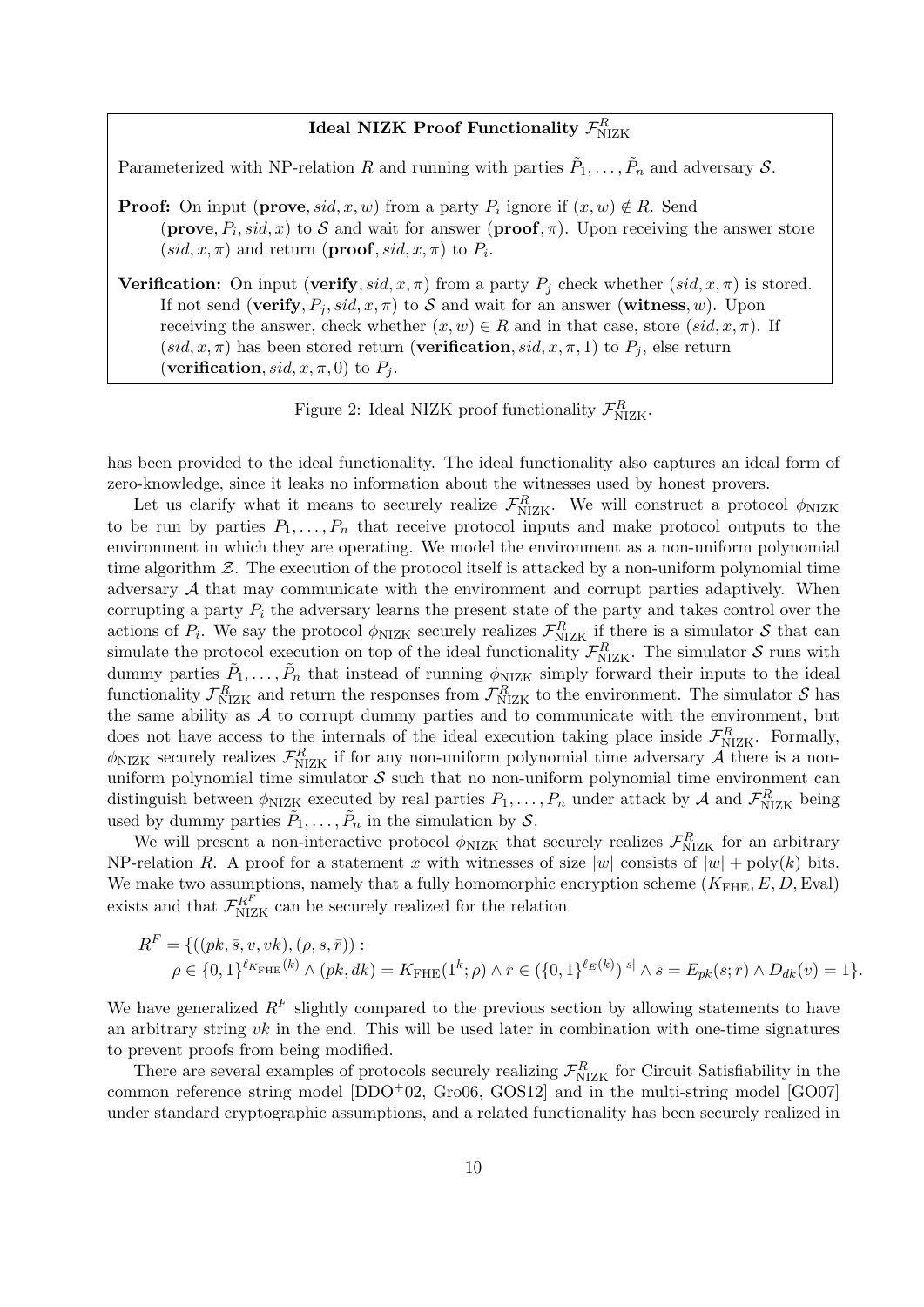the registered public key model [BCNP04]. This implies that we already have many candidates for a secure realization of  $\mathcal{F}_{NIZK}^{R^F}$ . A useful feature of the UC framework is the universal composition theorem [Can01] that says if a protocol  $\phi^{\mathcal{F}'}$  securely realizes an ideal functionality  $\mathcal F$  in an  $\mathcal F'$ -hybrid model where it can make calls to an ideal functionality  $\mathcal{F}',$  then for any protocol  $\psi$  securely realizing  $\mathcal{F}'$  we have that  $\phi^{\psi}$  securely realizes  $\mathcal{F}$ . Our result therefore says that any secure realization of  $\mathcal{F}_{\text{NIZK}}^{R}$  if fully homomorphic encryption exists.

The construction of our universally composable NIZK proof is quite similar to the NIZK proof in Section 3 except the prover will make a strong one-time signature on each proof in order to prevent modifications of the proof and the protocol will call  $\mathcal{F}_{NIZK}^{R^F}$  instead of using a standard NIZK proof system  $(K^F, P^F, V^F)$  in the construction. We therefore proceed directly to giving the details of the protocol in Figure 3.

| Universally Composable NIZK Protocol $\phi_{\text{NIZK}}$                                                                                                                                                                                                                                                                                                                                                                                                                                                                                                                                                                                                                                                                                                                                                           |                                                                                                                                                                                                                                                                                                                                                                                                                                                                                                                                              |  |  |  |
|---------------------------------------------------------------------------------------------------------------------------------------------------------------------------------------------------------------------------------------------------------------------------------------------------------------------------------------------------------------------------------------------------------------------------------------------------------------------------------------------------------------------------------------------------------------------------------------------------------------------------------------------------------------------------------------------------------------------------------------------------------------------------------------------------------------------|----------------------------------------------------------------------------------------------------------------------------------------------------------------------------------------------------------------------------------------------------------------------------------------------------------------------------------------------------------------------------------------------------------------------------------------------------------------------------------------------------------------------------------------------|--|--|--|
| $P_i$ on ( <b>prove</b> , sid, x, w)<br>Ignore if $(x, w) \notin R$<br>$s \leftarrow \{0,1\}^k$<br>$u=w\oplus G(s, w )$<br>$C_{x,u} = f(1^k, x, u)$<br>$\rho \leftarrow \{0,1\}^{\ell_{K_{\text{FHE}}}(k)}$<br>$(pk, dk) = K_{\text{FHE}}(1^k; \rho)$<br>$\bar{r} \leftarrow (\{0,1\}^{\ell_E(k)})^k$<br>$\bar{s} = E_{nk}(s; \bar{r})$<br>$v = \text{Eval}_{pk}(C_{x,u}, \bar{s})$<br>$(vk, sk) \leftarrow K_{\text{SIG}}(1^k)$<br>Run $\mathcal{F}^{R^F}_{\rm NIZK}$ using input<br>$(\mathbf{prove}, sid, (pk, \bar{s}, v, vk), (\rho, s, \bar{r}))$<br>and immediately deleting $dk, \rho, s, \bar{r}$<br>Wait for answer ( <b>proof</b> , $sid, \pi$ )<br>$sig \leftarrow Sign_{sk}(x, pk, \bar{s}, u, vk, \pi)$<br>Return (proof, sid, x, $(pk, \bar{s}, u, vk, \pi, sig)$ )<br>after deleting all other data | $P_i$ on ( <b>verify</b> , sid, x, $\Pi$ )<br>Parse $\Pi$ as $\Pi = (pk, \bar{s}, u, vk, \pi, sig)$<br>Check $Vf_{y,k}(x, pk, \bar{s}, u, vk, \pi, sig) = 1$<br>$C_{x,u} = f(1^k, x, u)$<br>$v = \text{Eval}_{pk}(C_{x,u}, \bar{s})$<br>Run $\mathcal{F}_{NIZK}^{R^F}$ using input<br>$(\textbf{verify}, sid, (pk, \bar{s}, v, vk), \pi)$<br>Wait for answer<br>(verification, sid, x, $\pi$ , b)<br>Check $b=1$<br>If all checks pass return<br>(verification, sid, x, $\Pi$ , 1)<br>Else return ( <b>verification</b> , $sid, x, \Pi, 0$ ) |  |  |  |

Figure 3: Universally composable NIZK proof for R.

**Theorem 8** The protocol  $\phi_{NIZK}$  in Figure 3 securely realizes  $\mathcal{F}_{NIZK}^R$  in the  $\mathcal{F}_{NIZK}^{R^F}$ -hybrid model.

*Proof.* We have to show that for any adversary  $A$  there is an ideal process adversary  $S$  such that no environment  $\mathcal Z$  has more than negligible advantage in distinguishing between  $\phi_{\text{NIZK}}$  running with  $P_1,\ldots,P_n$  and A and  $\mathcal{F}_{\text{NIZK}}^R$  running with dummy parties  $\tilde{P}_1,\ldots,\tilde{P}_n$  and S. Our proof strategy is to start with  $\phi_{\text{NIZK}}$  running with A and modifying the experiment in steps that the environment has negligible probability of distinguishing. For this purpose we define three additional simulators  $\mathcal{S}_{\text{REAL}}, \mathcal{S}_{\text{EXT}}, \mathcal{S}_{\text{SIM}}$  that are used in intermediate steps and have the ability to control  $\mathcal{F}_{\text{NIZK}}^R$  in various ways. Informally,  $S_{\text{REAL}}$  running with the ideal functionality  $\mathcal{F}_{\text{NIZK}}^R$  takes full control over  $\mathcal{F}_{\text{NIZK}}^R$  and makes a perfect simulation of A running with  $\phi_{\text{NIZK}}$ .  $\mathcal{S}_{\text{EXT}}$  modifies the simulation  $\mathcal{S}_{\text{REAL}}$  such that whenever an NIZK proof that has not been created by  $\mathcal{F}_{\text{NIZK}}^R$  is verified as being valid it extracts the corresponding witness and inputs it to  $\mathcal{F}_{NIZK}^R$ .  $\mathcal{S}_{SIM}$  and  $\mathcal{S}$  complete the security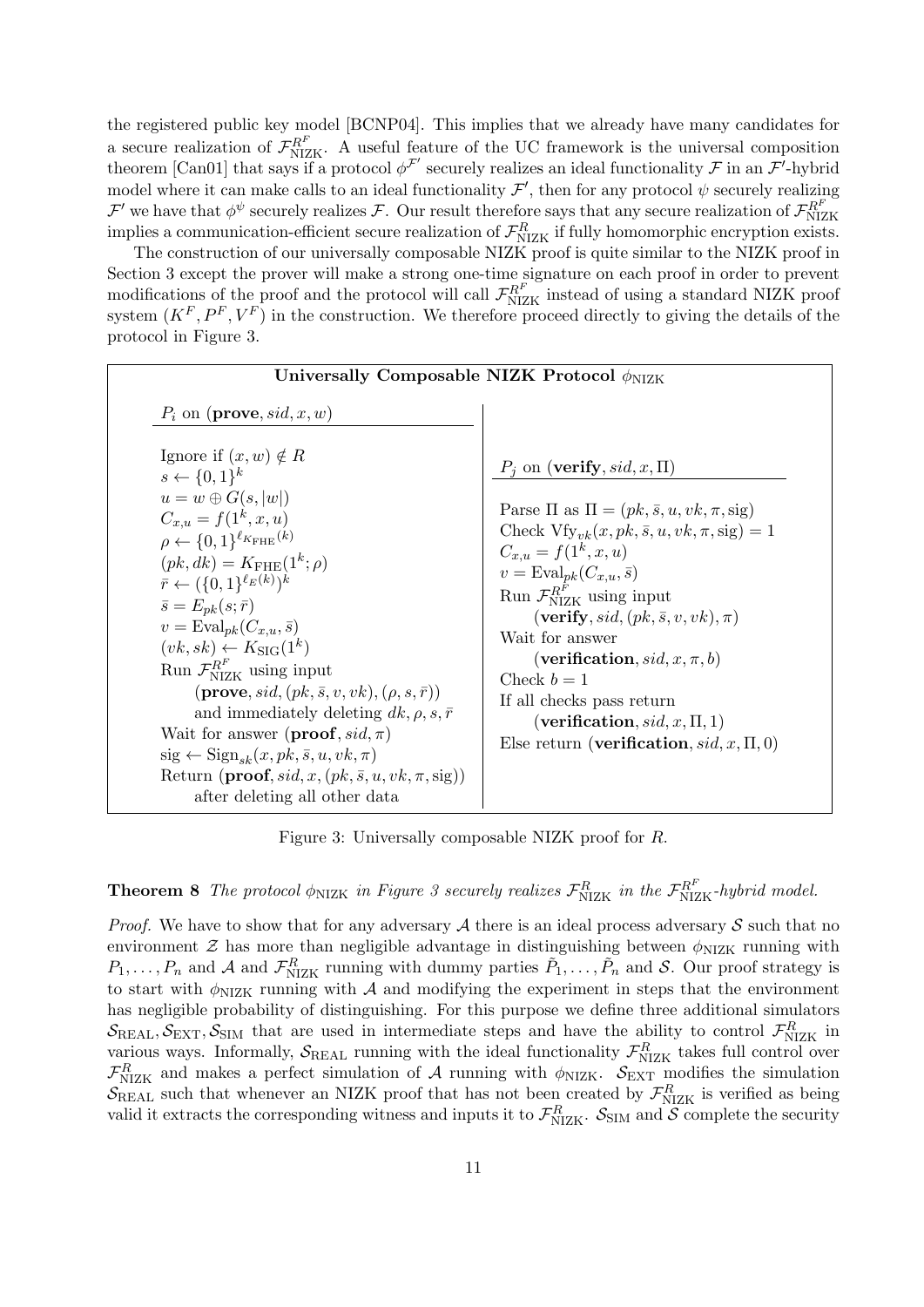proof by enabling the simulation of honest parties making NIZK proofs without knowledge of the witnesses.

We now give the details of the simulators and the security proof.

 $\mathcal{S}_{\text{REAL}}$ :  $\mathcal{S}_{\text{REAL}}$  learns the inputs to  $\mathcal{F}_{\text{NIZK}}^R$  and controls the outputs. It can therefore run a perfect simulation of  $P_1, \ldots, P_n$  and A running  $\phi_{NIZK}$  in the  $\mathcal{F}_{NIZK}^{R^F}$ -hybrid model.

 $\mathcal{S}_{\text{REAL}}$  simulates A and forwards all communication between the simulated A and the environment  $\mathcal{Z}$ . Whenever the simulated  $\mathcal{A}$  corrupts a simulated  $P_i$ ,  $\mathcal{S}_{\mathrm{REAL}}$  corrupts  $\tilde{P}_i$  and lets it interact with the environment as  $A$  instructs the simulated  $P_i$  to interact with the environment.

When  $S_{\text{REAL}}$  receives (**prove**,  $P_i$ , sid, x) from  $\mathcal{F}_{\text{NIZK}}^R$  it is because an honest  $\tilde{P}_i$  has input (**prove**, sid, x, w) with  $(x, w) \in R$ . Since  $S_{\text{REAL}}$  knows the inputs to  $\mathcal{F}_{\text{NIZK}}^R$  it can simulate  $P_i$  running  $\phi_{NIZK}$  in the  $\mathcal{F}_{NIZK}^{R^F}$ -hybrid model including  $\mathcal{F}_{NIZK}^{R^F}$  sending (**prove**,  $(pk, \bar{s}, v, vk)$ ) to A and on getting the answer  $(\textbf{proof}, \pi)$  making the signature sig to complete the proof  $\Pi = (pk, \bar{s}, u, vk, \pi, sig)$ .  $\mathcal{S}_{\text{REAL}}$  answers (**proof**,  $\Pi$ ) to  $\mathcal{F}_{\text{NIZK}}^R$ .

On input (verify,  $P_j$ , sid, x, II) from  $\mathcal{F}_{\text{NIZK}}^R$  the simulator  $\mathcal{S}_{\text{REAL}}$  knows that the honest party  $\tilde{P}_j$  has queried (verify, sid, x, II) to  $\tilde{\mathcal{F}}_{NIZK}^R$ , where  $(sid, x, \Pi)$  has not been stored before and hence not been created by an honest party.  $S_{\text{REAL}}$  simulates  $P_i$  running the verification protocol on input (verify, sid, x,  $\Pi$ ). The simulator forces  $\mathcal{F}_{NIZK}^R$  to return the resulting answer (verification, sid, x,  $\Pi$ , b) and stores (sid, x,  $\Pi$ ) in  $\mathcal{F}_{NIZK}^R$  if  $b = 1$ .

The simulation by  $S_{\text{REAL}}$  is exactly like running  $\phi_{\text{NIZK}}$  in the  $\mathcal{F}_{\text{NIZK}}^{R^F}$ -hybrid model, except for the fact that a proof  $\Pi$  for a statement x output by an honest party  $\tilde{P}_i$  is guaranteed to be accepted in the verification phase and once a proof  $\Pi$  for a statement x is accepted, it will always be accepted by  $\mathcal{F}_{NIZK}^R$ . However, if we look at a real execution of  $\phi_{NIZK}$  we see that the correctness of the signature scheme, the correctness of the fully homomorphic encryption scheme and the properties of  $\mathcal{F}_{NIZK}^{R^F}$  guarantees that proofs  $\Pi$  created by honest parties  $P_i$  are accepted and also that accepted proofs will always be accepted again. To the environment, a real execution of  $\phi_{NIZK}$  in the  $\mathcal{F}_{NIZK}^{R^F}$ -hybrid model with adversary  $\mathcal A$  is perfectly indistinguishable from the simulation by  $\mathcal{S}_{\text{REAL}}$  running with  $\mathcal{F}_{\text{NIZK}}^R$ .

 $\mathcal{S}_{\text{EXT}}$ :  $\mathcal{S}_{\text{EXT}}$  runs like  $\mathcal{S}_{\text{REAL}}$  when proofs are constructed, but changes the way proofs are verified. As  $S_{\text{REAL}}$  it simulates  $P_i$  getting input (verify, sid, x, II) in the execution of  $\phi_{\text{NIZK}}$ , but if the answer is (**verification**,  $sid, x, \Pi, 1$ ) then it extracts a witness w such that  $(x, w) \in R$  and aborts the simulation if the extraction fails.

More precisely, on input (verify,  $P_j$ , sid, x, II) from  $\mathcal{F}_{NIZK}^R$  the simulator  $\mathcal{S}_{\text{EXT}}$  simulates the honest  $P_j$  getting input (verify, sid, x, Π) in  $\phi_{\text{NIZK}}$ . If  $P_j$  outputs (verification, sid, x, Π, 0)  $\text{then } \mathcal{S}_{\text{EXT}}\text{ returns }(\textbf{witness},\bot) \text{ to } \mathcal{F}^R_{\text{NIZK}}\text{ and forwards the resulting }(\textbf{verification}, sid,x,\Pi,0)$ message to  $\tilde{P}_j$ . On the other hand, if  $P_j$  outputs (**verification**, sid, x,  $\Pi$ , 1) then  $S_{\text{EXT}}$  will try to extract a witness w such that  $(x, w) \in R$ , return (witness, w) to  $\mathcal{F}_{\text{NIZK}}^R$  and send the resulting (**verification**,  $sid, x, \Pi, 1)$  message to  $\tilde{P}_j$ .

 $\mathcal{S}_{\text{EXT}}$  parses  $\Pi = (pk, \bar{s}, u, vk, \pi, \text{sig})$ . We only need to extract a witness for  $\Pi$ , when the signature sig on  $(x, pk, \overline{s}, u, vk, \pi)$  is valid, because otherwise the protocol  $\phi_{\text{NIZK}}$  will reject the proof. Part of the verification protocol consists in querying  $\mathcal{F}_{NIZK}^{R^F}$  on (verify, sid,  $(pk, \bar{s}, v, vk), \pi$ ), where  $v = \text{Eval}_{pk}(C_{x,u}, \bar{s})$ . The simulated  $\mathcal{F}_{NIZK}^{R^F}$  will only return (**verification**,  $sid, x, \pi, 1$ ) if an honest party created the proof  $\pi$  on  $(pk, \bar{s}, v, vk)$  or if A supplies a witness  $(\rho, s, \bar{r})$  such that  $(pk, dk) = K_{\text{FHE}}(1^k; \rho)$  and  $\bar{s} = E_{pk}(s; \bar{r})$  and  $D_{dk}(v) = 1$ . In the latter case, this tells  $S_{\text{EXT}}$ what dk is and hence it can compute s and  $w = u \oplus G(s, |w|)$ . The correctness of the fully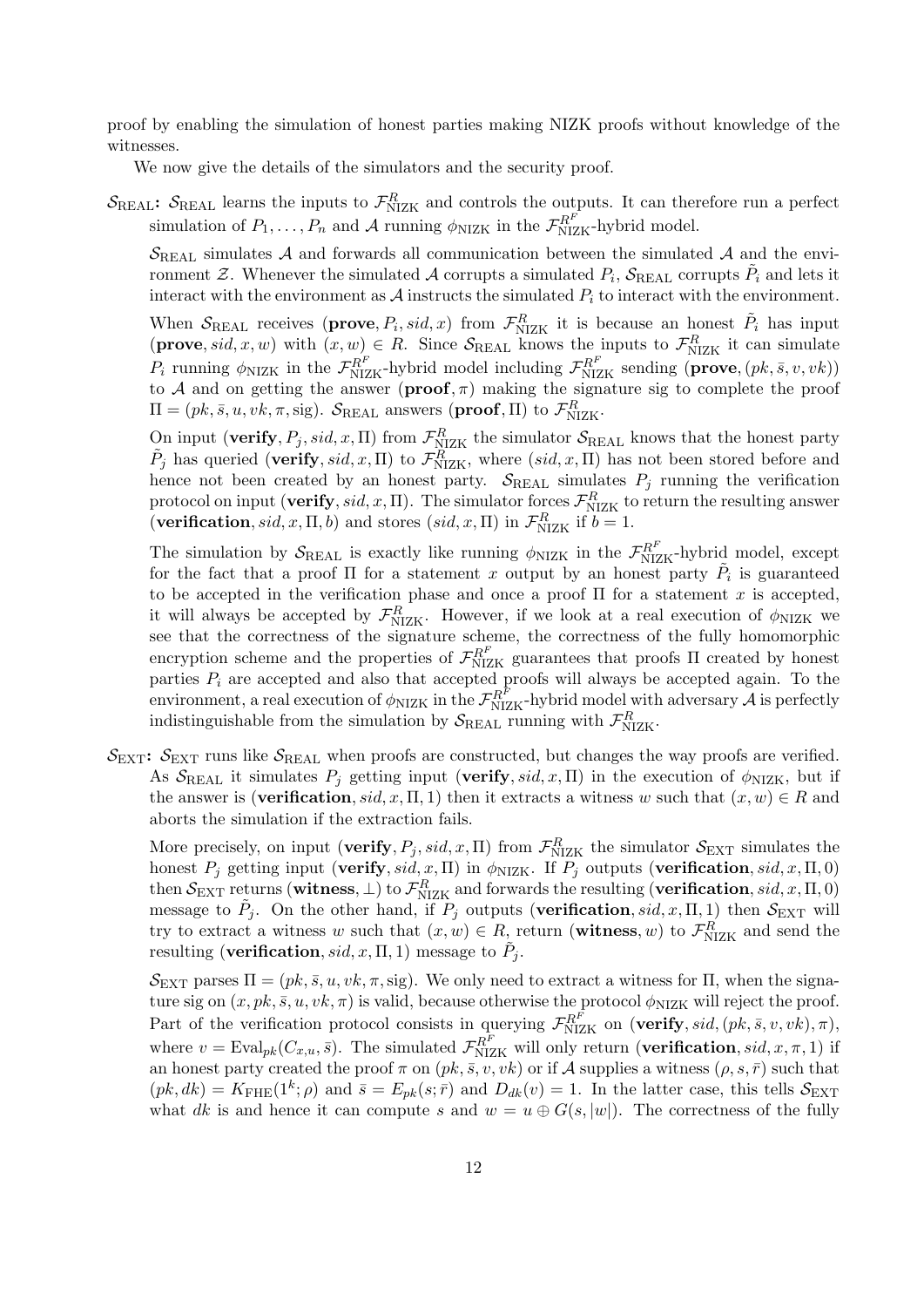homomorphic encryption scheme shows that in this case, the witness w satisfies  $(x, w) \in R$ and therefore  $S_{\text{EXT}}$  can submit (witness, w) to  $\mathcal{F}_{\text{NIZK}}^R$ . On the other hand, if an honest party created the proof  $\pi$  on  $(pk, \bar{s}, v, vk)$  then the strong existential unforgeability of the one-time signature scheme implies that there is negligible probability of the adversary producing a different valid signature sig using  $vk$ . There is therefore only negligible risk of  $S_{\text{EXT}}$  not being able to extract a witness w.

 $S_{\text{SIM}}$ :  $S_{\text{EXT}}$  runs the verification process of  $\mathcal{F}_{\text{NIZK}}^R$  without interference, but in the proof process it uses knowledge of the inputs the honest parties provide to  $\mathcal{F}_{NIZK}^R$ . In the next couple of modifications of the simulator, we will move towards simulating the proofs instead of using knowledge of the inputs to  $\mathcal{F}_{\text{NIZK}}^R$ .

Let  $S_{\text{SIM}}$  be a modification of  $S_{\text{EXT}}$  that instead of running a perfect simulation of  $\mathcal{F}_{\text{NIZK}}^{R^F}$ allows simulated honest parties to submit  $(\mathbf{prove}, sid, (pk, \bar{s}, v, vk)), \perp)$  even if  $(x, w) \notin R$ . This means,  $\mathcal{F}_{NIZK}^{RF}$  may ask A for a proof  $\pi$  for a false statement  $(pk, \bar{s}, v, vk)$  and store  $(sid,(pk,\bar{s}, v, vk),\pi)$  as being a valid proof and return (proof, sid,  $(pk,\bar{s}, v, vk),\pi)$  to the requesting party  $P_i$ .

 $\mathcal{S}_{\mathrm{EXT}}$  can now change the way it constructs  $\bar{s}$  to instead set  $\bar{s} \leftarrow E_{pk}(0^k)$ . Due to the IND-CPA security of the fully homomorphic encryption scheme this tuple of ciphertexts  $\bar{s}$  is indistinguishable from a bit-wise encryption of s. Running  $\mathcal{F}_{\text{NIZK}}^R$  with  $\mathcal{S}_{\text{SIM}}$  is therefore computationally indistinguishable from running  $\mathcal{F}_{\rm NIZK}^R$  with  $\mathcal{S}_{\rm EXT}$ .

S: We will now make a modification of  $S_{\text{SIM}}$  to get a simulator that does not have access to the internals of  $\mathcal{F}_{\text{NIZK}}^R$ . S is a modification of  $\mathcal{S}_{\text{SIM}}$  that simulates the proof created by an honest party  $P_i$  by setting  $u \leftarrow \{0,1\}^{|w|}$  instead of using  $u = w \oplus G(s, |w|)$ . Since G is a pseudorandom generator, it is not possible for the environment to distinguish whether  $S_{SIM}$  or S is making the simulation with  $\mathcal{F}_{\text{NIZK}}^R$ .

Since S does not need to know the witness when simulating a proof for an honest party  $P_i$ , it runs entirely without access to or control over the workings of  $\mathcal{F}_{\text{NIZK}}^R$ . As we have shown S running with  $\mathcal{F}_{\text{NIZK}}^R$  is indistinguishable from the protocol  $\phi_{\text{NIZK}}$  running with A in the  $\mathcal{F}_{\text{NIZK}}^{R^F}$ -hybrid model. The protocol  $\phi_{\text{NIZK}}$  therefore securely realizes  $\mathcal{F}_{\text{NIZK}}^R$  in the  $\mathcal{F}_{\text{NIZK}}^{R^F}$ -hybrid model.

We have assumed a dynamic corruption model in the construction. However, we can also apply our construction if  $\mathcal{F}_{\text{NIZK}}^{R^F}$  can be securely realized against static adversaries, in which case we get a witness-length universally composable NIZK proof for any NP-relation R that is secure against static adversaries.

There may be many ways to securely realize  $\mathcal{F}_{\text{NIZK}}^{R^F}$  and by the universal composition theorem [Can01] our result shows that all of them imply the existence of witness-length universally composable NIZK proofs if fully homomorphic encryption exists. In particular, we get witnesslength universally composable NIZK proofs in the common reference string model, the multi-string model and under any other setup assumption under which universally composable NIZK proofs exist.

### 5 Fully Homomorphic Hybrid Encryption

We have implicitly been using a hybrid encryption approach in the construction of the non-interactive zero-knowledge proofs. The underlying hybrid encryption scheme has ciphertexts that are both fully homomorphic and communication-efficient: the encryption of a plaintext m has size  $|m| + \text{poly}(k)$ .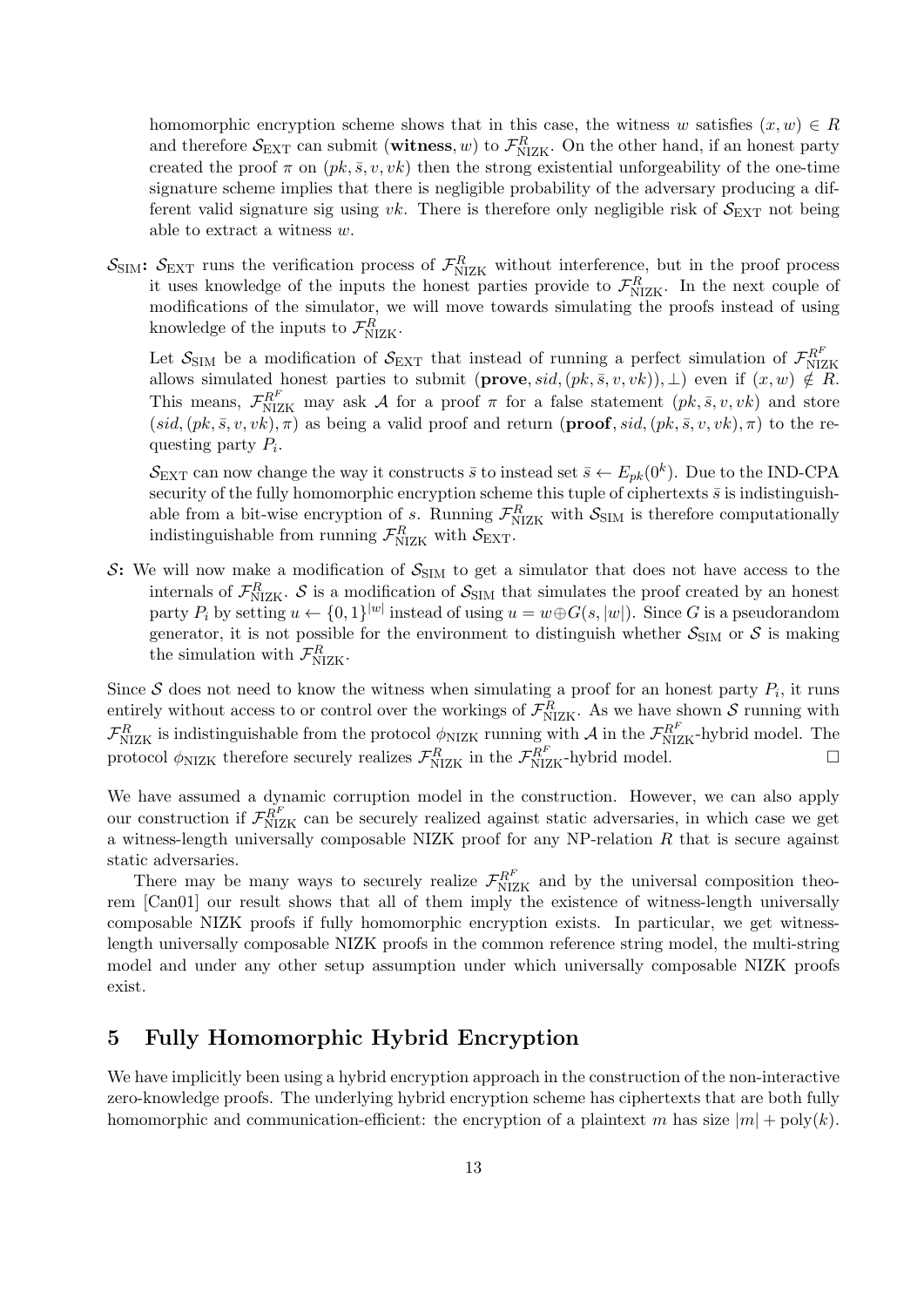Such a scheme is useful in itself, so we will now explicitly define fully homomorphic encryption for arbitrary length messages and show that the construction satisfies the definition.<sup>2</sup> We note that, unlike some definitions of fully homomorphic encryption, we allow the encrypted output to be encoded differently from the encrypted input.

#### 5.1 Defining fully homomorphic encryption of arbitrary size messages

A fully homomorphic encryption scheme consists of four algorithms  $(K^*_{\text{FHE}}, E^*, D^*, \text{Eval}^*)$ . The probabilistic polynomial time key generation algorithm  $K^*_{\text{FHE}}$  on input  $1^k$  (and randomness  $\rho \leftarrow$  ${0,1}^{\ell_{K_{\text{FHE}}^{*}(k)}$  outputs a public key pk and a decryption key dk. The probabilistic polynomial time encryption algorithm  $E^*$  given a public key pk and a plaintext  $m \in \{0,1\}^*$  (and randomness  $r \leftarrow$  $\{0,1\}^{\ell_{E^*}(k)}$  outputs a ciphertext c. If we have a tuple of plaintexts  $\vec{m} = (m_1,\ldots,m_n)$  to encrypt, we will for simplicity write  $\vec{c} \leftarrow E_{pk}^*(\vec{m})$  when generating  $\vec{c} = (c_1, \ldots, c_n)$  as  $c_i \leftarrow E_{pk}^*(m_i)$  (using randomness  $\vec{r} = (r_1, \ldots, r_n) \leftarrow (\{0, 1\}^{\ell_{E^*}(k)})^n$ . The deterministic polynomial time decryption algorithm  $D^*$  given a public key pk and a ciphertext returns a message m or an error symbol  $\perp$ . Finally, the (possibly probabilistic) polynomial time evaluation algorithm Eval<sup>∗</sup> takes a public key  $pk$ , a Boolean circuit C and n ciphertexts as input and returns a ciphertext. A well-formed request to Eval<sup>\*</sup> with a circuit that has n blocks of  $t_1, \ldots, t_n$  input wires and  $t_{\text{out}}$  output wires includes input ciphertexts with plaintexts of lengths  $t_1, \ldots, t_n$  and the output ciphertext then contains a plaintext of size  $t_{\text{out}}$ . We require that the encryption scheme be compact, which here means that there is a polynomial upper bound  $\ell_{Eval}^*(k, t_{out})$  on the size of the ciphertexts output by Eval<sup>\*</sup>.

**Definition 9 (Correctness)**  $(K_{\text{FHE}}^*, E^*, D^*, \text{Eval}^*)$  is (perfectly) correct if for all Boolean circuits C and all valid inputs  $\vec{m} = (m_1, \ldots, m_n)$ 

$$
\Pr\left[(pk,dk) \leftarrow K_{\text{FHE}}^*(1^k); \vec{c} \leftarrow E_{pk}^*(\vec{m}); v \leftarrow \text{Eval}_{pk}^*(C, \vec{c}) : D_{dk}^*(v) = C(m_1, \dots, m_n)\right] = 1.
$$

**Definition 10 (IND-CPA security)**  $(K^*_{\text{FHE}}, E^*, D^*, \text{Eval}^*)$  is indistinguishable under chosen plaintext attack (IND-CPA secure) if for all non-uniform polynomial time  $(A, D)$ 

$$
\Pr\left[(pk,dk) \leftarrow K^*_{\text{FHE}}(1^k); (m_0, m_1, \text{St}) \leftarrow \mathcal{A}(pk); b \leftarrow \{0, 1\}; c \leftarrow E^*_{pk}(m_b) : \mathcal{D}(\text{St}, c) = b\right] \approx \frac{1}{2},
$$

where A outputs  $m_0, m_1$  of the same bit-length.

Correctness and IND-CPA security were needed in the construction of non-interactive zeroknowledge proofs. However, in other scenarios such as secure function evaluation it is also necessary that the evaluation algorithm hide the circuit  $C$  used by the evaluation algorithm. Our definition of circuit privacy does not require the output of the evaluation algorithm to look identical to a fresh encryption of the output. Instead, it only requires that this encrypted output reveal to the decryption algorithm no more than the plaintext output  $C(m)$ . This corresponds to the notion of "1-hop" homomorphic encryption from [GHV10]. We require circuit privacy to hold even when the randomness used by the key generation and by the encryption algorithm are known; this is crucial for applications in which one party generates keys and encryptions and another evaluates C.

<sup>&</sup>lt;sup>2</sup>In fact, our non-interactive zero-knowledge proofs require a bit more than just a fully homomorphic encryption scheme for arbitrary size messages. In the constructions, we used directly that one of the components  $u$  of the hybrid encryption scheme is of the same bit-length as the witness and therefore automatically a valid encryption of some |u|-bit witness w. This means we did not have to prove u was well-formed and kept down the size of the NIZK proof  $\pi$ . For this reason, we needed to work directly with the construction instead of just plugging in any fully homomorphic encryption scheme for witness-length messages.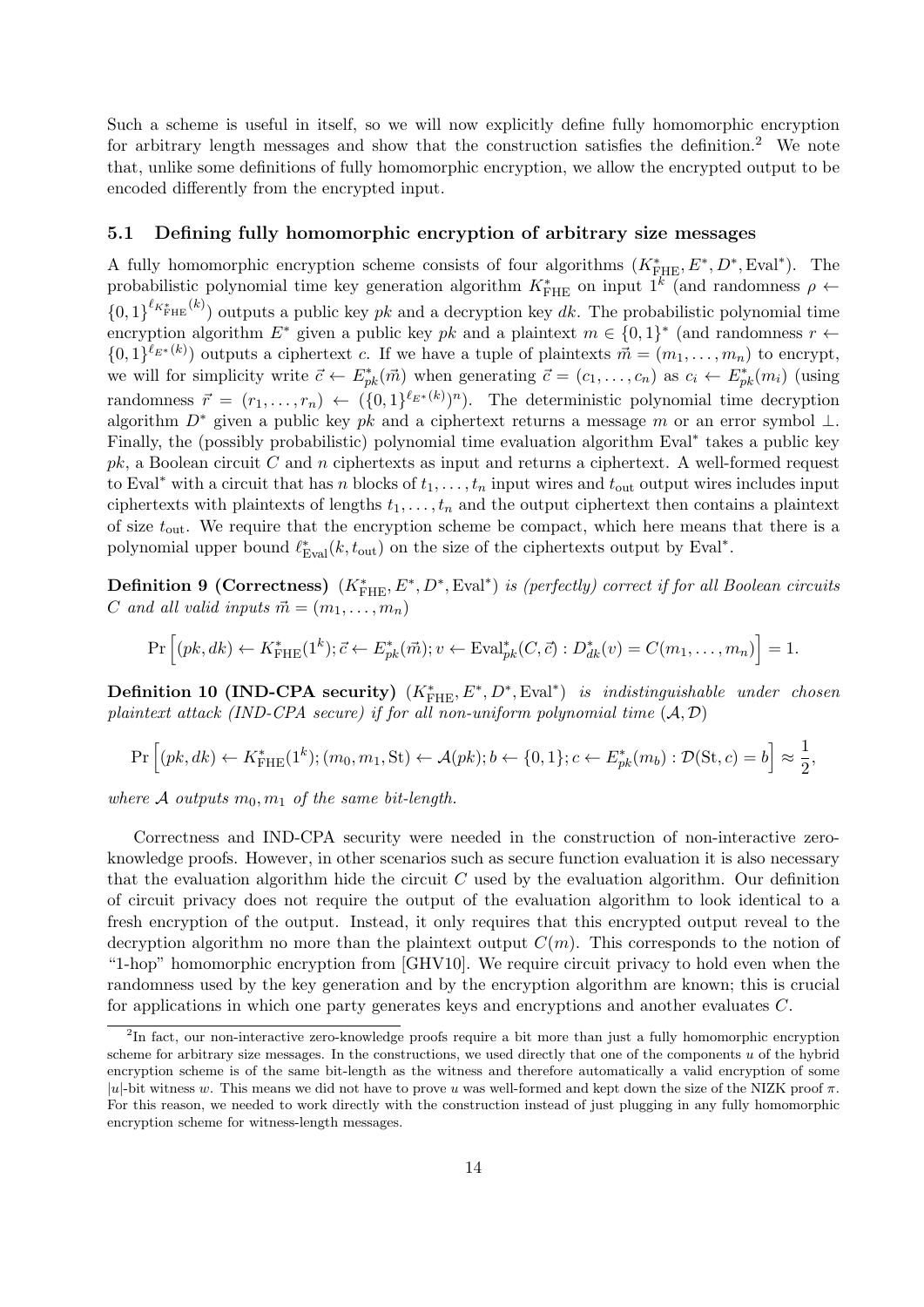Definition 11 (Circuit privacy)  $(K^*_{\text{FHE}}, E^*, D^*, \text{Eval}^*)$  is computationally circuit private if for all non-uniform polynomial time  $(A, D)$ 

$$
\Pr\left[\rho \leftarrow \{0,1\}^{\ell_{K_{\text{FHE}}^*(k)}}; (pk, dk) \leftarrow K_{\text{FHE}}^*(1^k; \rho); (C, \vec{m}, \vec{r}, \text{St}) \leftarrow \mathcal{A}(\rho);
$$
\n
$$
\vec{c} = E_{pk}^*(\vec{m}; \vec{r}); v \leftarrow \text{Eval}_{pk}^*(C, \vec{c}) : \mathcal{D}(\text{St}, v) = 1\right]
$$
\n
$$
\approx \Pr\left[\rho \leftarrow \{0,1\}^{\ell_{K_{\text{FHE}}^*(k)}}; (pk, dk) \leftarrow K_{\text{FHE}}^*(1^k; \rho); (C, \vec{m}, \vec{r}, \text{St}) \leftarrow \mathcal{A}(\rho);
$$
\n
$$
v \leftarrow \text{Eval}_{pk}^*(\text{Id}, E_{pk}^*(C(\vec{m}))) : \mathcal{D}(\text{St}, v) = 1\right],
$$

where A outputs consistent C and  $\vec{m} = (m_1, \ldots, m_n)$  and  $\vec{r}$ , and where Id is a circuit that simply returns its input (with tout input and output wires).

 $(K_{\text{FHE}}^*, E^*, D^*, \text{Eval}^*)$  is statistically *circuit private if the above holds even for unbounded*  $(A, \mathcal{D})$ .

Often statistical circuit privacy can be obtained by running a rerandomization algorithm on the output ciphertext after completing a deterministic fully homomorphic evaluation of the circuit. Such a division of labor gives us the best of two worlds. In our construction of non-interactive zero-knowledge proofs it was necessary to have a deterministic evaluation algorithm such that the computation could be replicated by the verifier who knew what the circuit was. In the secure function evaluation protocol in Section 6 on the other hand we will need circuit privacy but are happy to have a probabilistic circuit evaluation algorithm.

### 5.2 Length-optimal fully homomorphic hybrid encryption scheme construction

In our constructions of non-interactive zero-knowledge proofs we implicitly used a hybrid encryption approach where we first encrypt a symmetric encryption key and then use that to encrypt the plaintext. By using a pseudorandom one-time pad we made the ciphertext have size  $|m| + \text{poly}(k)$ , which is minimal except for an additive overhead. We recap the construction in Figure 4, which relies on a fully homomorphic bit-encryption scheme  $(K_{\text{FHE}}, E, D, \text{Eval})$  and a pseudorandom generator G as defined in Section 2.

| ${\bf K}_{\rm FHE}^*(1^k) = K_{\rm FHE}(1^k)$ | $\mathbf{Eval}_{pk}^{*}(C, c_1, \ldots, c_n)$                                     |
|-----------------------------------------------|-----------------------------------------------------------------------------------|
| $\mathbf{E}_{nk}^*(m)$                        | Parse $c_i = (\bar{s}_i, u_i)$                                                    |
| $s \leftarrow \{0,1\}^k$                      | $C_u \leftarrow f(1^k, C, u_1, \ldots, u_n)$                                      |
| $u = m \oplus G(s,  m )$                      | Return $v \leftarrow \text{Eval}_{pk}(C_u, \bar{s}_1, \ldots, \bar{s}_n)$         |
| $\bar{s} \leftarrow E_{nk}(s)$                | where $f(1^k, C, u_1, \ldots, u_n)$ returns a circuit $C_u$                       |
| Return $c = (\bar{s}, u)$                     | such that for all $s_1, \ldots, s_n \in \{0,1\}^k$                                |
| $\mathbf{D}_{dk}^*(v) = D_{dk}(v)$            | $C_u(s_1,\ldots,s_n) = C(u_1 \oplus G(s_1, u_1 ),\ldots,u_n \oplus G(s_n, u_n ))$ |

Figure 4: Fully homomorphic encryption for arbitrary size plaintexts.

**Lemma 12** If  $(K_{\text{FHE}}, E, D, \text{Eval})$  is IND-CPA secure and G is a pseudorandom generator then  $(K^*_{\text{FHE}}, E^*, D^*, \text{Eval}^*)$  is IND-CPA secure.

*Proof.* Consider the generation of  $\bar{s} \leftarrow E_{pk}(s)$ . By the IND-CPA security of the bit-encryption scheme this is computationally indistinguishable from  $\bar{s} \leftarrow E_{pk}(0^k)$ . Next, we pick  $u \leftarrow \{0,1\}^{|m|}$ uniformly at random instead of generating it as a pseudorandom one-time pad. By the pseudorandomness of G this modification only changes the adversary's distinguishing advantage negligibly.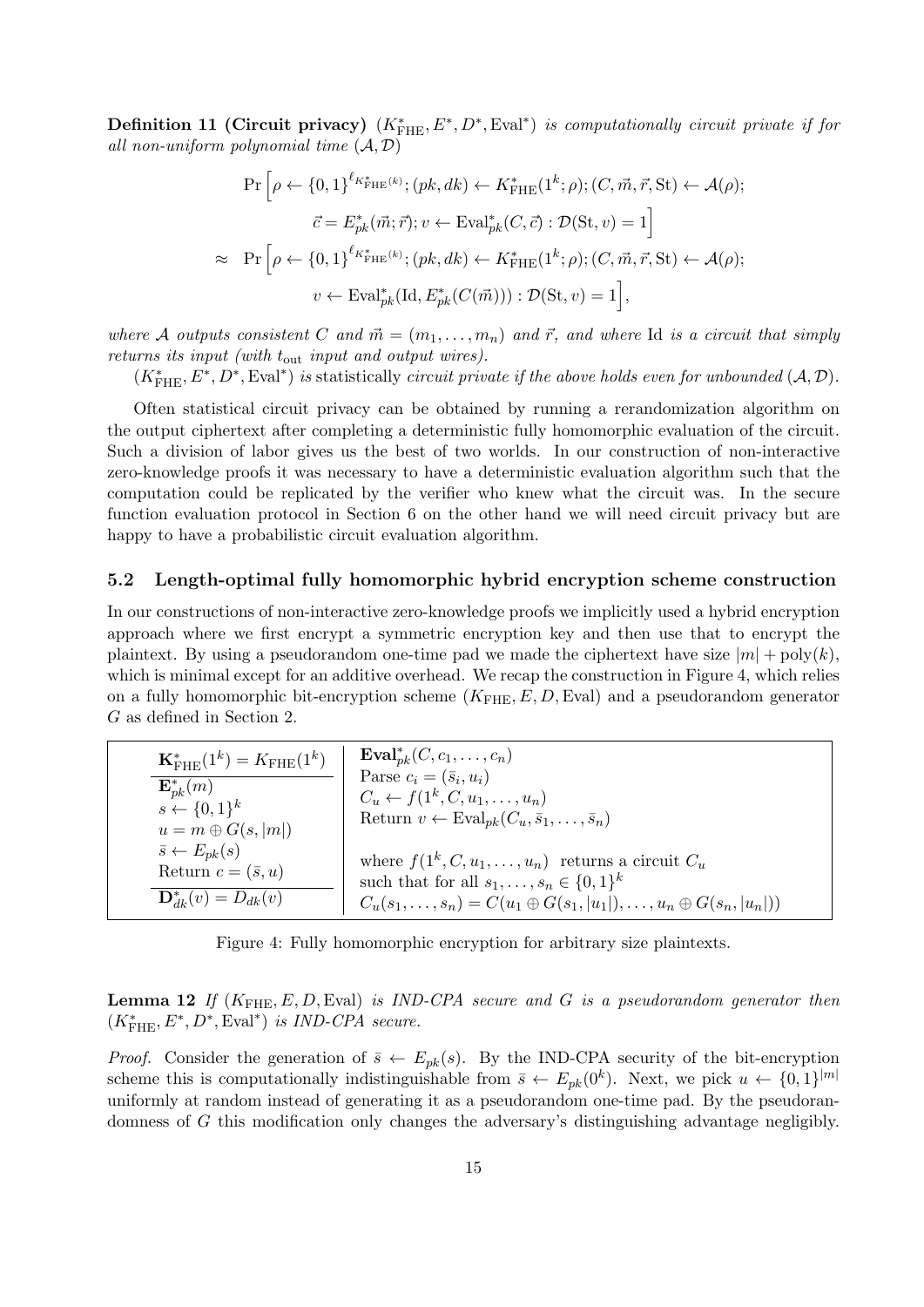Now everything but the length of the encrypted plaintext is perfectly hidden and we conclude  $(K_{\text{FHE}}^*, E^*, D^*, \text{Eval}^*)$  is IND-CPA secure.

**Lemma 13** If  $(K_{\text{FHE}}, E, D, \text{Eval})$  has computational (statistical) circuit privacy then  $(K_{\text{FHE}}^*, E^*, D^*, \text{Eval}^*)$  as constructed above has computational (statistical) circuit privacy.

*Proof.* Given a circuit privacy adversary  $(A, D)$  for  $(K^*_{\text{FHE}}, E^*, D^*, \text{Eval}^*)$  we can construct a circuit privacy adversary  $(B, \mathcal{D})$  for  $(K_{\text{FHE}}, E, D, \text{Eval})$ . The adversary  $\mathcal{B}(\rho)$  runs  $(C, m_1, \ldots, m_n, (s_1, \bar{r}_1), \ldots, (s_n, \bar{r}_n), \text{St}) \leftarrow \mathcal{A}(\rho)$ . It then computes  $u_1 = m_1 \oplus G(s_1, |m_1|), \ldots, u_n =$  $m_n \oplus G(s_n, |m_n|)$  and  $C_u = f(1^k, C, u_1, \ldots, u_n)$ . B returns  $(C_u, s_1, \ldots, s_n, \bar{r}_1, \ldots, \bar{r}_n, \text{St})$ .

The computational (statistical) circuit privacy of  $(K_{\text{FHE}}, E, D, \text{Eval})$  gives us

$$
\Pr\left[\rho \leftarrow \{0,1\}^{\ell_{K_{\text{FHE}}^{*}(k)}}; (pk,dk) \leftarrow K_{\text{FHE}}^{*}(1^{k};\rho); (C, m_{1}, \ldots, m_{n}, (s_{1}, \bar{r}_{1}), \ldots, (s_{n}, \bar{r}_{n}), \text{St}\right) \leftarrow \mathcal{A}(\rho);
$$
\n
$$
c_{i} = E_{pk}^{*}(m_{i}; (s_{i}, \bar{r}_{i})); v \leftarrow \text{Eval}_{pk}^{*}(C, c_{1}, \ldots, c_{n}): \mathcal{D}(\text{St}, v) = 1\right]
$$
\n
$$
= \Pr\left[\rho \leftarrow \{0,1\}^{\ell_{K_{\text{FHE}}^{*}(k)}}; (pk, dk) \leftarrow K_{\text{FHE}}(1^{k};\rho); (C_{u}, s_{1}, \ldots, s_{n}, \bar{r}_{1}, \ldots, \bar{r}_{n}, \text{St}\right) \leftarrow \mathcal{B}(\rho);
$$
\n
$$
\bar{s}_{i} = E_{pk}(s_{i}; \bar{r}_{i}); v \leftarrow \text{Eval}_{pk}(C_{u}, \bar{s}_{1}, \ldots, \bar{s}_{n}): \mathcal{D}(\text{St}, v) = 1\right]
$$
\n
$$
\approx \Pr\left[\rho \leftarrow \{0,1\}^{\ell_{K_{\text{FHE}}^{*}(k)}}; (pk, dk) \leftarrow K_{\text{FHE}}(1^{k};\rho); (C_{u}, s_{1}, \ldots, s_{n}, \bar{r}_{1}, \ldots, \bar{r}_{n}, \text{St}\right) \leftarrow \mathcal{B}(\rho);
$$
\n
$$
v \leftarrow \text{Eval}_{pk}(\text{Id}, E_{pk}(C_{u}(s_{1}, \ldots, s_{n}))) : \mathcal{D}(\text{St}, v) = 1\right]
$$
\n
$$
= \Pr\left[\rho \leftarrow \{0,1\}^{\ell_{K_{\text{FHE}}^{*}(k)}}; (pk, dk) \leftarrow K_{\text{FHE}}^{*}(1^{k};\rho); (C, m_{1}, \ldots, m_{n}, (s_{1}, \bar{r}_{1}), \ldots, (s_{n}, \bar{r}_{n}), \text{St}\right) \leftarrow \mathcal{A}(\rho);
$$
\n
$$
v \leftarrow \text{Eval}_{pk}(\text{Id}, E_{
$$

which shows  $(K_{\text{FHE}}^*, E^*, D^*, \text{Eval}^*)$  has computational (statistical) circuit privacy. □

Let us call an encryption scheme length-optimal if the encryption procedure produces ciphertexts of size  $|m| + \text{poly}(k)$ , where  $|m|$  is the size of the plaintext and k is the security parameter. The following theorem then summarizes the results of this section.

Theorem 14 If IND-CPA secure fully homomorphic public key bit-encryption schemes exist, then length-optimal IND-CPA secure fully homomorphic public key encryption schemes for arbitrary size plaintexts exist. If IND-CPA secure circuit private fully homomorphic public key bit-encryption schemes exist, then length-optimal IND-CPA secure circuit private fully homomorphic public key encryption schemes for arbitrary size plaintexts exist.

Proof. The existence of bit-encryption implies the existence of pseudorandom generators. The construction of  $(K^*_{\text{FHE}}, E^*, D^*, \text{Eval}^*)$  in Figure 4 is perfectly correct. Since the encryption procedure outputs ciphertexts of size  $|m| + \text{poly}(k)$  the scheme is length-optimal. Lemma 12 shows the construction preserves IND-CPA security and Lemma 13 shows that the construction preserves circuit  $\Box$ 

### 6 2-Party Secure Function Evaluation

As an illustration of the usefulness of fully homomorphic encryption for messages of arbitrary length, we will look at the case of 2-party secure function evaluation. Here Alice and Bob have inputs  $x$  and y respectively and Alice wants to learn  $f(x, y)$  for a given polynomial time computable function f.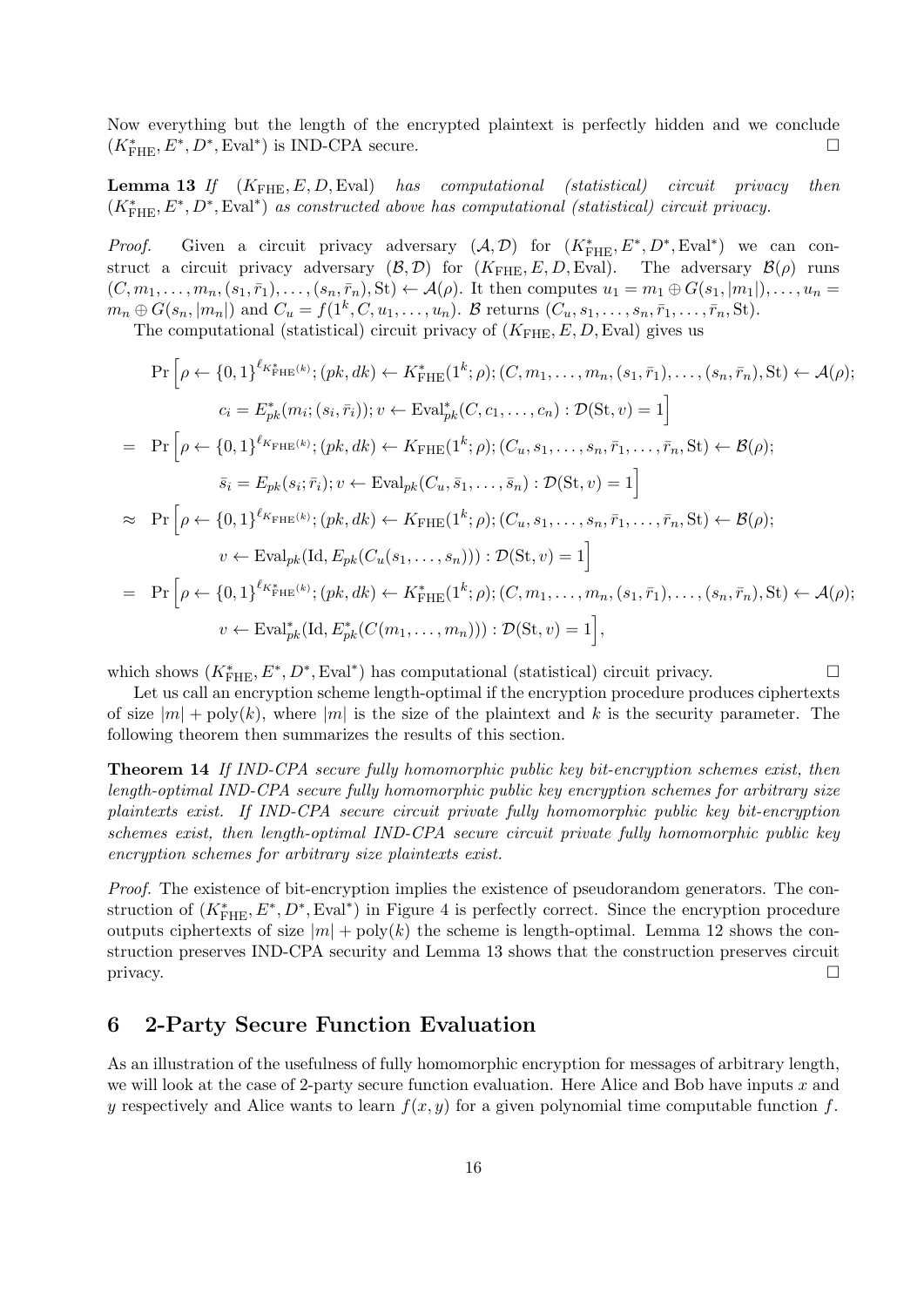Given a fully homomorhic encryption scheme for arbitrary size plaintexts the construction of a 2-party secure function evaluation protocol is very simple. Alice encrypts her input  $x$  under her own public key and send the ciphertext to Bob. Bob then applies a suitable circuit to the ciphertext to compute the evaluation of  $f(x, y)$  and sends it back to Alice. Alice can now decrypt and get the result. (A slight extension of the protocol would allow also Bob to learn the result  $f(x, y)$  by having Alice sending the result encrypted under Bob's public key.) Intuitively, Alice's input will remain private because of the IND-CPA security of the encryption scheme while Bob's input will remain private because of the circuit privacy of the encryption scheme. The full construction can be found in Figure 6.

To formalize 2-party secure function evaluation, we use the universal composability framework [Can01], which we also used for non-interactive zero-knowledge proofs in Section 4. Here, however, we will only consider the case of static adversaries that corrupt a fixed set of parties from the start of the protocol and do not corrupt any more parties after that. We will also restrict ourselves to the case of honest-but-curious adversaries. This means corrupted parties controlled by the adversary follow the protocol honestly but the adversary will try to learn some extra information about the honest parties private inputs. We do not assume the parties have access to a common reference string but we do assume their communication is authenticated. If a party  $P_i$  receives a message from  $P_i$  it is therefore guaranteed this message did indeed originate from  $P_i$  although we can expect the adversary to have learned the contents of the message.

The ideal 2-party secure function evaluation functionality is given in Figure 5. Note that the size of the input x and the size of the output  $z = f(x, y)$  are not secret but everything else is kept secret by the ideal functionality. There is one restriction we place on the polynomial time function f, which is that given |x| and y it should be possible to determine uniquely the size of the output  $f(x, y)$ . This restriction, which is standard since UC protocols typically do not hide the lengths of inputs and outputs, is needed in our construction to enable the construction of a polynomial size circuit  $C_{|x|,y}(\cdot)$  with a fixed number of output wires that corresponds to the computation of  $f(\cdot, y)$ .

#### Ideal 2-party secure function evaluation functionality  $\mathcal{F}^f_2$ 2SFE

Parameterized with a polynomial time function  $f: \{0,1\}^* \times \{0,1\}^* \to \{0,1\}^*$  and running with parties  $\tilde{P}_1, \ldots, \tilde{P}_n$  and adversary  $S$ .

- On input  $(\text{input}, sid, P_i, P_j, x)$  from a party  $P_i$  store  $(sid, P_i, P_j, x)$ , send  $(sid, P_i, P_j, |x|)$ to S and ignore any future (**input**,  $sid, P_i, P_j, *)$  inputs from  $P_i$ .
- On input (input, sid,  $P_i$ ,  $P_j$ , y) from a party  $P_j$  where  $(sid, P_i, P_j, x)$  has been stored, compute  $z = f(x, y)$ , send  $(sid, P_i, P_j, |z|)$  to S and (result, sid,  $P_i, P_j, z)$  to  $P_i$  and ignore future inputs of the form  $(\text{input}, sid, P_i, P_j, *)$  from  $P_j$ .

Figure 5: Ideal 2-party secure function evaluation functionality  $\mathcal{F}_{2\rm SFE}^f$ .

**Theorem 15**  $\phi_{2SFE}$  in Figure 6 securely realizes  $F_{2SFE}^f$  against static honest-but-curious adversaries if  $(K^*_{\text{FHE}}, E^*, D^*, \text{Eval}^*)$  is an IND-CPA secure fully homomorphic encryption scheme with computational circuit privacy.

*Proof.* S in the ideal process runs a copy of  $A$  and will try to simulate an execution of the protocol such that A and the environment Z cannot detect that they are running in the ideal process.  $S$ forwards all communication between the simulated  $A$  and the environment  $Z$  and  $S$  simulates for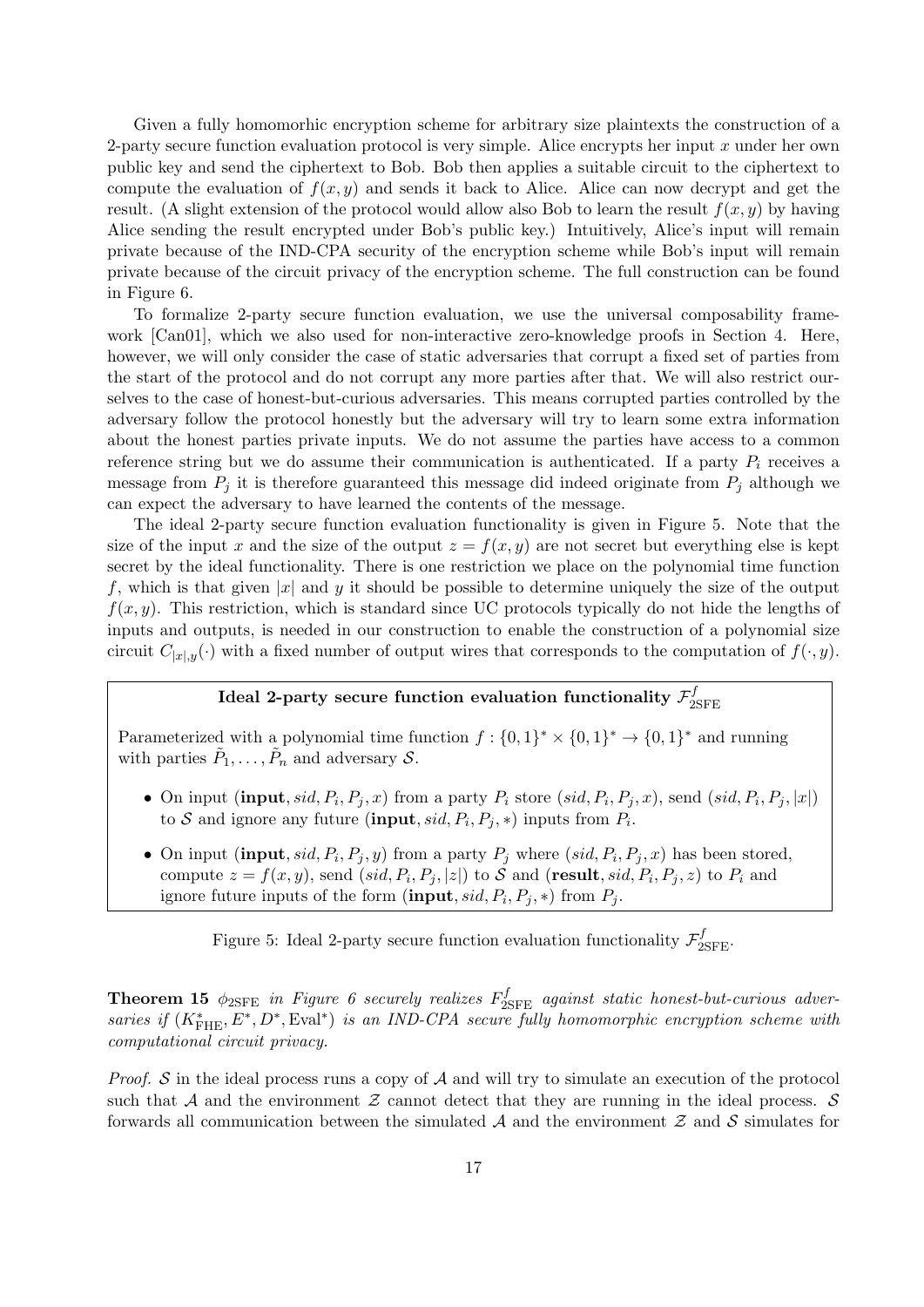Universally composable 2-party secure function evaluation protocol  $\phi_{2\text{SFE}}$ 

• A party  $P_i$  on input (input,  $sid, P_i, P_j, x$ ) from the environment generates  $(pk, dk) \leftarrow K^*_{\text{FHE}}(1^k)$  and  $c \leftarrow E^*_{pk}(x)$ . It stores  $(side, P_i, P_j, dk)$  and sends  $(sid, P_i, P_j, pk, c, |x|)$  to  $P_j$ .

 $P_i$  ignores future inputs of the form (input, sid,  $P_i$ ,  $P_j$ , \*) from the environment and waits for a response of the form  $(sid, P_i, P_j, v)$  from  $P_j$ . When receiving such a response it computes  $z = D_{dk}^*(v)$  and outputs (**result**, sid,  $P_i$ ,  $P_j$ , z) to the environment.

• A party  $P_j$  after receiving (input, sid,  $P_i$ ,  $P_j$ , y) from the environment and message  $(sid, P_i, P_j, pk, c, |x|)$  from party  $P_i$  creates a circuit  $C_{|x|,y}(\cdot)$  corresponding to  $f(\cdot, y)$  on length |x| inputs and computes  $v \leftarrow \text{Eval}_{pk}^*(C_{|x|,y}, c)$ .  $P_j$  then sends  $(sid, P_i, P_j, v)$  to  $P_i$ and ignores all future inputs of the form  $(\text{input}, sid, P_i, P_j, *)$ .

Figure 6: Universally composable 2-party secure function evaluation for  $f$ .

each dummy party  $\tilde{P}_i$  a corresponding real world party  $P_i$ . Since A is static the set of corrupted parties is fixed from the start and  $\mathcal S$  has full control over the corresponding corrupted dummy parties. Whenever a corrupted dummy party  $\tilde{P}_i$  receives an input S sends it to the ideal functionality, and whenever a simulated party  $P_i$  makes an output to the environment,  $S$  delivers the corresponding output from the ideal functionality to  $\tilde{P}_i$  so it can output it to the environment. For each pair of parties  $(P_i, P_j)$  engaging in the protocol there are four options:

- $P_i$  and  $P_j$  are both corrupt: As specified above S learns the inputs x and y of the parties and submits them to the ideal functionality on behalf of  $\tilde{P}_i$  and  $\tilde{P}_j$ . If  ${\cal A}$  in the protocol outputs the result to Z on behalf of  $P_i$ , then S delivers the ideal functionality's result to  $\tilde{P}_i$  and outputs it to the environment.
- $P_i$  is corrupt and  $P_j$  is honest: In this setting S has to simulate the message (sid,  $P_i, P_j, v$ ) that  $P_j$  sends to  $P_i$ . Since  $\tilde{P}_i$  is corrupted, S knows the ideal functionality's result  $z = f(x, y)$ . It can therefore compute  $v \leftarrow \text{Eval}_{pk}^*(\text{Id}, E_{pk}^*(z))$  and use that in  $P_j$ 's response to  $P_i$ .
- $P_i$  is honest and  $P_j$  is corrupt: In this setting S has to simulate the message  $(sid, P_i, P_j, pk, c, |x|)$  that  $P_i$  sends to  $P_j$ . On input  $(sid, P_i, P_j, |x|)$  from the ideal functionality S therefore picks  $(pk, dk) \leftarrow K^*_{\text{FHE}}(1^k)$  and  $c \leftarrow E^*_{pk}(0^{|\mathbf{x}|})$  and instructs  $P_i$  to send  $(sid, P_i, P_j, pk, c, |x|)$  to  $P_j$ .
- $P_i$  and  $P_j$  are both honest: Here S has to simulate the entire communication between  $P_i$  and  $P_j$ . On input  $(sid, P_i, P_j, |x|)$  from the ideal functionality S therefore picks  $(pk, dk) \leftarrow K^*_{\text{FHE}}(1^k)$ and  $c \leftarrow E_{pk}^*(0^{|x|})$  and instructs  $P_i$  to send  $(sid, P_i, P_j, pk, c, |x|)$  to  $P_j$ . On subsequent input  $(sid, P_i, P_j, |z|)$  from the ideal functionality S then computes  $v \leftarrow \text{Eval}_{pk}^*(\text{Id}, E_{pk}^*(0^{|z|}))$  and instructs  $P_j$  to send  $(sid, P_i, P_j, v)$  to  $P_i$ .

To see this is a good simulation, observe first that since  $A$  is honest-but-curious it always instructs corrupt parties  $P_i$  to act like an honest party would do, so it does for instance output the correct protocol output in the simulation when both parties are corrupt, generates a valid key and ciphertext when  $P_i$  is corrupt, and computes v correctly on the basis of y if  $P_j$  is corrupt. The IND-CPA security of the encryption scheme guarantees the ciphertext  $c \leftarrow E_{pk}^*(0^{|x|})$  in the simulation when  $P_i$  is honest cannot be distinguished from the correct encryptions  $c \leftarrow E_{pk}^*(x)$ . The computational circuit privacy of the encryption scheme guarantees that  $v \leftarrow \text{Eval}_{pk}^{*}(\text{Id}, \widetilde{E}_{pk}^{*}(z))$  cannot be distinguished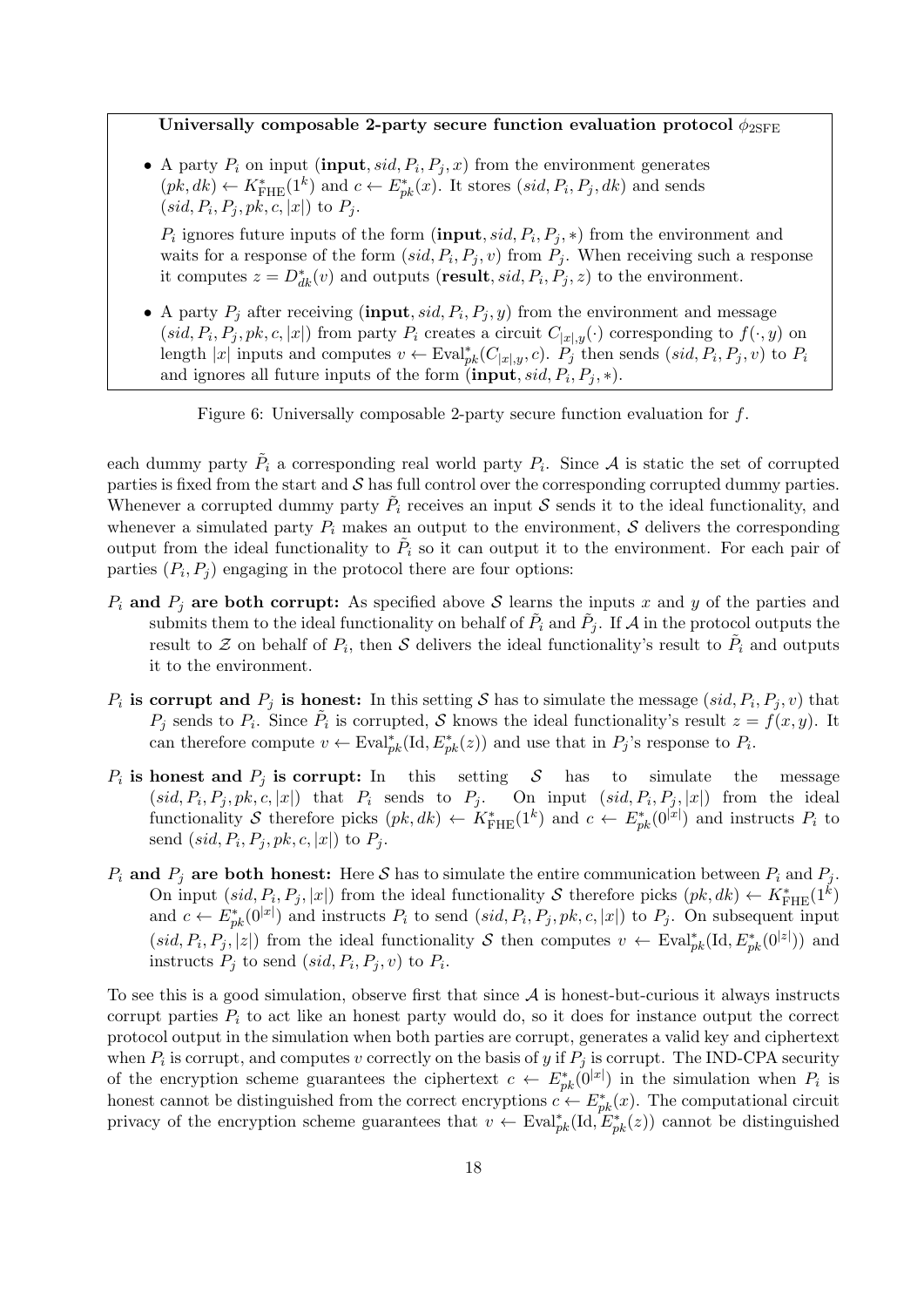from the correct evaluation  $v \leftarrow \text{Eval}_{pk}^*(C_{|x|,y}, c)$  when  $P_j$  is honest, even when given the randomness used for generating c. When both  $P_i$  and  $P_j$  are honest the computational circuit privacy shows the real protocol running with  $v \leftarrow \text{Eval}_{pk}^*(C_{|x|,y}, c)$  cannot be distinguished from a simulated  $v \leftarrow$  $\text{Eval}_{pk}^{*}(\text{Id}, E_{pk}^{*}(f(x, y)))$ . The IND-CPA security then says this cannot be distinguished from running  $v \leftarrow \text{Eval}_{pk}^{*}(\text{Id}, E_{pk}^{*}(0^{|z|}))$  and that having  $c \leftarrow E_{pk}^{*}(x)$  cannot be distinguished from  $c \leftarrow E_{pk}^{*}(0^{|x|}).$ This means the simulation in the ideal process cannot be distinguished by  $\mathcal Z$  from the real execution of the protocol.  $\Box$ 

Using the hybrid encryption scheme  $(K^*_{\text{FHE}}, E^*, D^*, \text{Eval}^*)$  from Section 5 Alice's  $(P_i$ 's) communication is  $|x| + \text{poly}(k)$  bits. For small output sizes  $|z| = O(1)$  this gives an overall communication of  $|x| + \text{poly}(k)$  so there is only an additive overhead.

For large output sizes, the existence of fully homomorphic bit-encryption only guarantees a total communication of  $|x| + poly(k)|z|$  bits. However, using specific cryptographic assumptions it is possible to get a communication complexity of  $|x| + |z| \cdot (1 + o(1)) + \text{poly}(k)$ . This follows from Lipmaa's [Lip11] method to batch many ciphertexts into one in the fully homomorphic encryption scheme by Brakerski, Gentry and Vaikuntanathan [BGV12].

### Acknowledgments

Jens Groth was supported by the European Research Council under the European Union's Seventh Framework Programme (FP/2007-2013) / ERC Grant Agreement n. 307937 and the Engineering and Physical Sciences Research Council grant EP/G013829/1.

Yuval Ishai was supported by the European Union's Tenth Framework Programme (FP10/2010-2016) under grant agreement no. 259426 ERC-CaC, by ISF grant 1361/10, and by BSF grant 2012378.

Chris Peikert was supported by the National Science Foundation under CAREER Award CCF-1054495, by the Alfred P. Sloan Foundation, and by the Defense Advanced Research Projects Agency (DARPA) and the Air Force Research Laboratory (AFRL) under Contract No. FA8750-11-C-0098. The views expressed are those of the authors and do not necessarily reflect the official policy or position of the National Science Foundation, the Sloan Foundation, DARPA or the U.S. Government.

Amit Sahai was supported in part from a DARPA/ONR PROCEED award, NSFgrants 1228984, 1136174, 1118096, and 1065276, a Xerox Faculty Research Award, a Google Faculty Research Award, an equipment grant from Intel, and an Okawa Foundation Research Grant. This material is based upon work supported by the Defense Advanced Research Projects Agency through the U.S. Office of Naval Research under Contract N00014-11- 1-0389. The views expressed are those of the author and do not reflect the official policy or position of the Department of Defense, the National Science Foundation, or the U.S. Government.

Adam Smith was supported by US National Science Foundation awards #0941553 and #0747294.

### References

- [BCNP04] Boaz Barak, Ran Canetti, Jesper Buus Nielsen, and Rafael Pass. Universally composable protocols with relaxed set-up assumptions. In FOCS, pages 186–195, 2004.
- [BFM88] Manuel Blum, Paul Feldman, and Silvio Micali. Non-interactive zero-knowledge and its applications. In STOC, pages 103–112, 1988.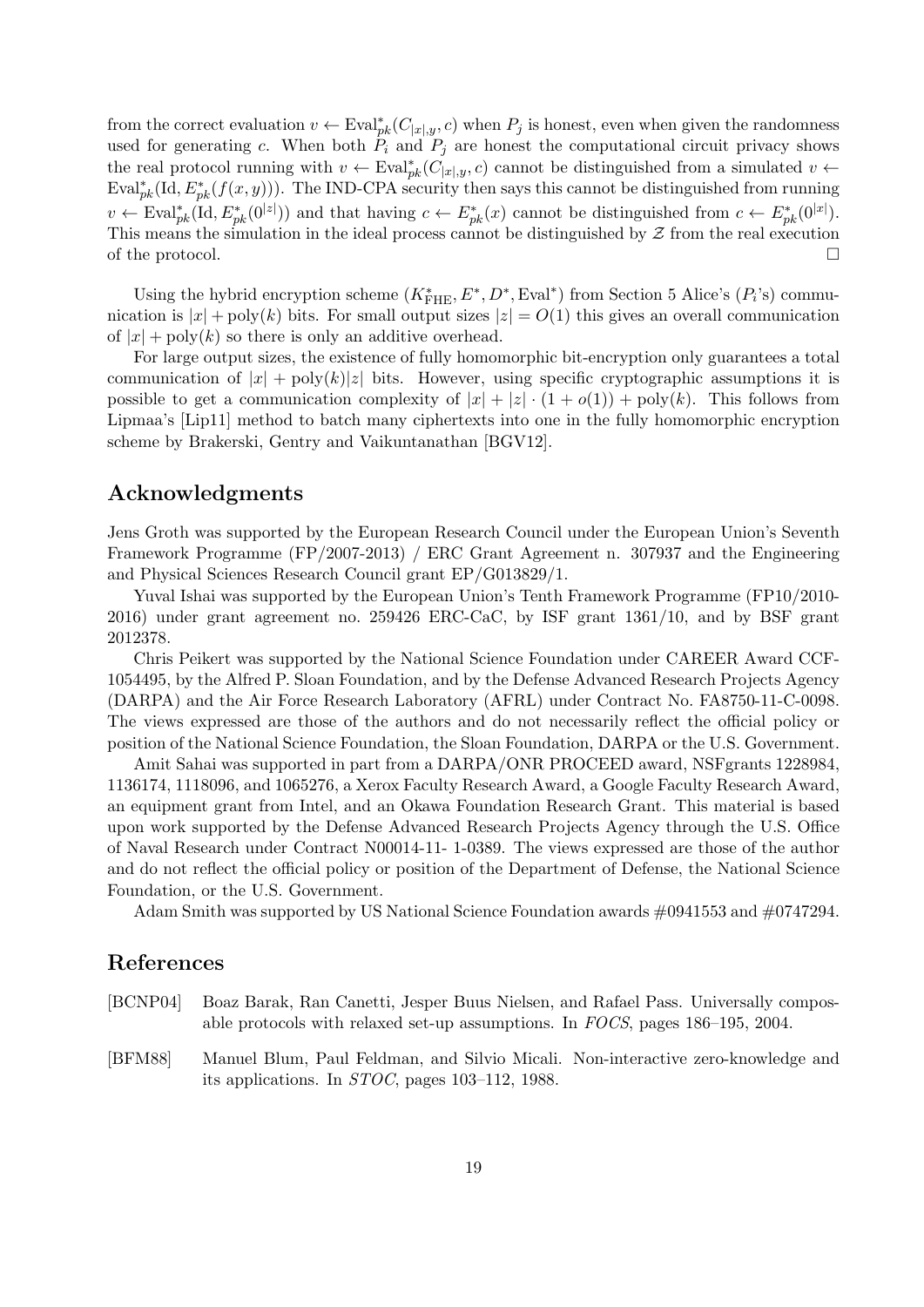- [BGH13] Zvika Brakerski, Craig Gentry, and Shai Halevi. Packed ciphertexts in lwe-based homomorphic encryption. In *Public Key Cryptography*, volume 7778 of Lecture Notes in Computer Science, pages 1–13, 2013.
- [BGV12] Zvika Brakerski, Craig Gentry, and Vinod Vaikuntanathan. (Leveled) fully homomorphic encryption without bootstrapping. In ITCS, pages 309–325, 2012.
- [Bra12] Zvika Brakerski. Fully homomorphic encryption without modulus switching from classical gapsvp. In CRYPTO, volume 7417 of Lecture Notes in Computer Science, pages 868–886, 2012.
- [BV11] Zvika Brakerski and Vinod Vaikuntanathan. Efficient fully homomorphic encryption from (standard) LWE. In FOCS, 2011.
- [BW06] Xavier Boyen and Brent Waters. Compact group signatures without random oracles. In EUROCRYPT, volume 4004 of Lecture Notes in Computer Science, pages 427–444, 2006.
- [Can01] Ran Canetti. Universally composable security: A new paradigm for cryptographic protocols. In FOCS, pages 136–145, 2001.
- [CGS07] Nishanth Chandran, Jens Groth, and Amit Sahai. Ring signatures of sub-linear size without random oracles. In *ICALP*, volume 4596 of *Lecture Notes in Computer Science*, pages 423–434, 2007.
- [Dam92] Ivan Damgård. Non-interactive circuit based proofs and non-interactive perfect zeroknowledge with preprocessing. In EUROCRYPT, volume 658 of Lecture Notes in Computer Science, pages 341–355, 1992.
- [DDN00] Danny Dolev, Cynthia Dwork, and Moni Naor. Non-malleable cryptography. SIAM Journal on Computing, 30(2):391–437, 2000.
- [DDO+02] Alfredo De Santis, Giovanni Di Crescenzo, Rafail Ostrovsky, Giuseppe Persiano, and Amit Sahai. Robust non-interactive zero knowledge. In CRYPTO, volume 2139 of Lecture Notes in Computer Science, pages 566–598, 2002.
- [DDP02] Alfredo De Santis, Giovanni Di Crescenzo, and Giuseppe Persiano. Randomnessoptimal characterization of two NP proof systems. In RANDOM, volume 2483 of Lecture Notes in Computer Science, pages 179–193, 2002.
- [FLS99] Uriel Feige, Dror Lapidot, and Adi Shamir. Multiple non-interactive zero knowledge proofs under general assumptions. SIAM Journal on Computing, 29(1):1–28, 1999.
- [Gen09a] Craig Gentry. A fully homomorphic encryption scheme. PhD thesis, Stanford University, 2009.
- [Gen09b] Craig Gentry. Fully homomorphic encryption using ideal lattices. In STOC, pages 169–178, 2009.
- [GH98] Oded Goldreich and Johan Håstad. On the complexity of interactive proofs with bounded communication. Inf. Process. Lett., 67(4):205–214, 1998.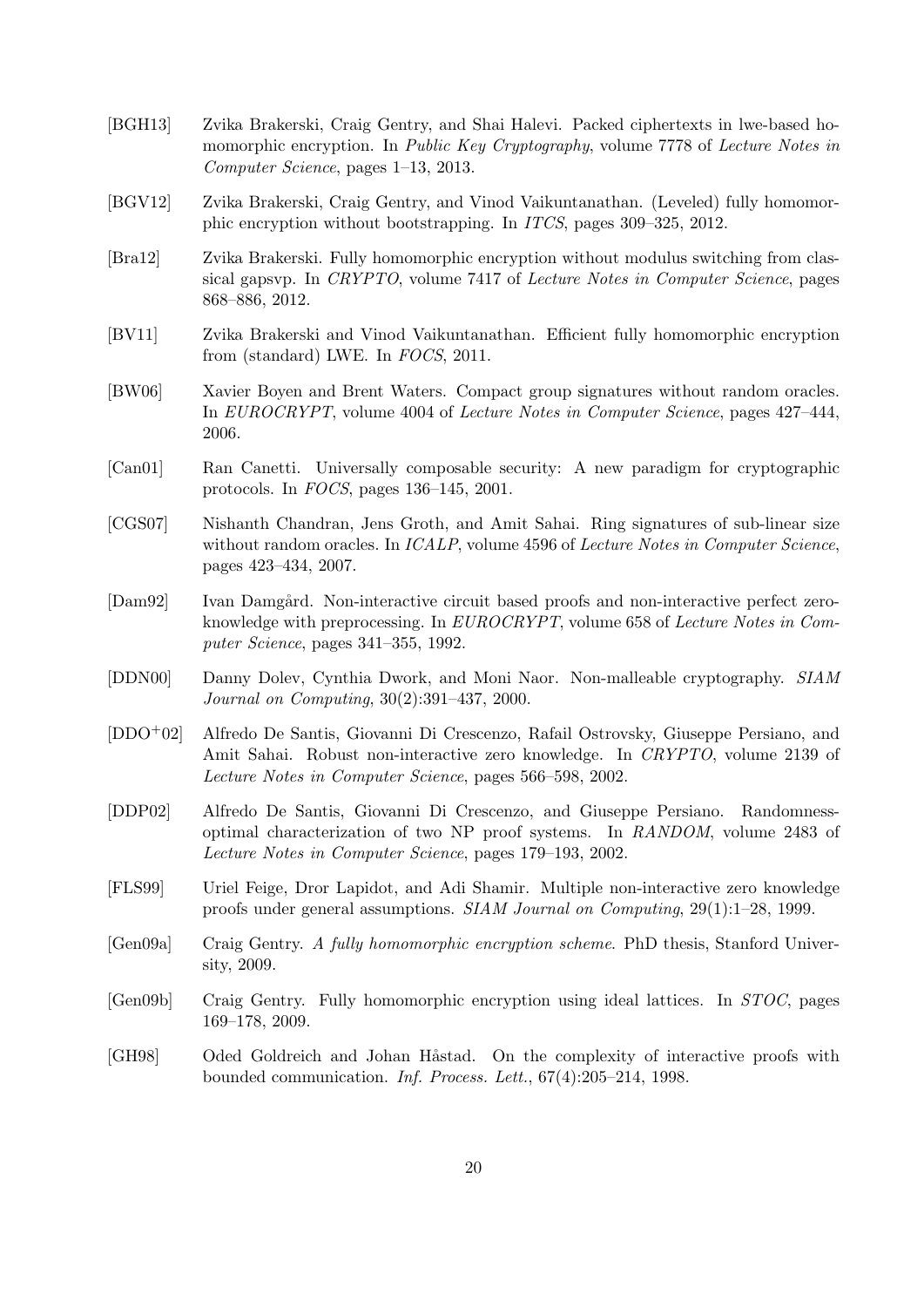- [GHV10] Craig Gentry, Shai Halevi, and Vinod Vaikuntanathan. i-hop homomorphic encryption and rerandomizable Yao circuits. In CRYPTO, volume 6223 of Lecture Notes in Computer Science, pages 155–172, 2010.
- [GK96] Oded Goldreich and Hugo Krawczyk. On the composition of zero-knowledge proof systems. SIAM Journal on Computing, 25(1):169–192, 1996.
- [GKR08] Shafi Goldwasser, Yael Tauman Kalai, and Guy N. Rothblum. Delegating computation: interactive proofs for muggles. In STOC, pages 113–122, 2008.
- [GO94] Oded Goldreich and Yair Oren. Definitions and properties of zero-knowledge proof systems. Journal of Cryptology, 7(1):1–32, 1994.
- [GO07] Jens Groth and Rafail Ostrovsky. Cryptography in the multi-string model. In CRYPTO, volume 4622 of Lecture Notes in Computer Science, pages 323–341, 2007.
- [GOS12] Jens Groth, Rafail Ostrovsky, and Amit Sahai. New techniques for noninteractive zero-knowledge. Journal of the ACM, 59(3):11, 2012.
- [Gro06] Jens Groth. Simulation-sound NIZK proofs for a practical language and constant size group signatures. In ASIACRYPT, volume 4248 of Lecture Notes in Computer Science, pages 444–459, 2006.
- [Gro10] Jens Groth. Short non-interactive zero-knowledge proofs. In ASIACRYPT, volume 6477 of Lecture Notes in Computer Science, pages 341–358, 2010.
- [GS08] Jens Groth and Amit Sahai. Efficient non-interactive proof systems for bilinear groups. In EUROCRYPT, volume 4965 of Lecture Notes in Computer Science, pages 415–432, 2008.
- [GVW02] Oded Goldreich, Salil P. Vadhan, and Avi Wigderson. On interactive proofs with a laconic prover. Computational Complexity, 11(1-2):1–53, 2002.
- [HILL99] Johan Håstad, Russell Impagliazzo, Leonid A. Levin, and Michael Luby. A pseudorandom generator from any one-way function. *SIAM Journal on Computing*, 28(4):1364– 1396, 1999.
- [IKOS09] Yuval Ishai, Eyal Kushilevitz, Rafail Ostrovsky, and Amit Sahai. Zero-knowledge proofs from secure multiparty computation. SIAM Journal on Computing, 39(3):1121–1152, 2009.
- [Ish09] Yuval Ishai. Efficiency vs. assumptions in secure computation. Presentation at Impagliazzo's Worlds Workshop, 2009.
- [KP98] Joe Kilian and Erez Petrank. An efficient noninteractive zero-knowledge proof system for NP with general assumptions. Journal of Cryptology, 11(1):1–27, 1998.
- [KR08] Yael Tauman Kalai and Ran Raz. Interactive PCP. In ICALP, volume 5126 of Lecture Notes in Computer Science, pages 536–547, 2008.
- [Lip11] Helger Lipmaa. Efficient multi-query CPIR from ring-LWE. Cryptology ePrint Archive, Report 2011/595, 2011.